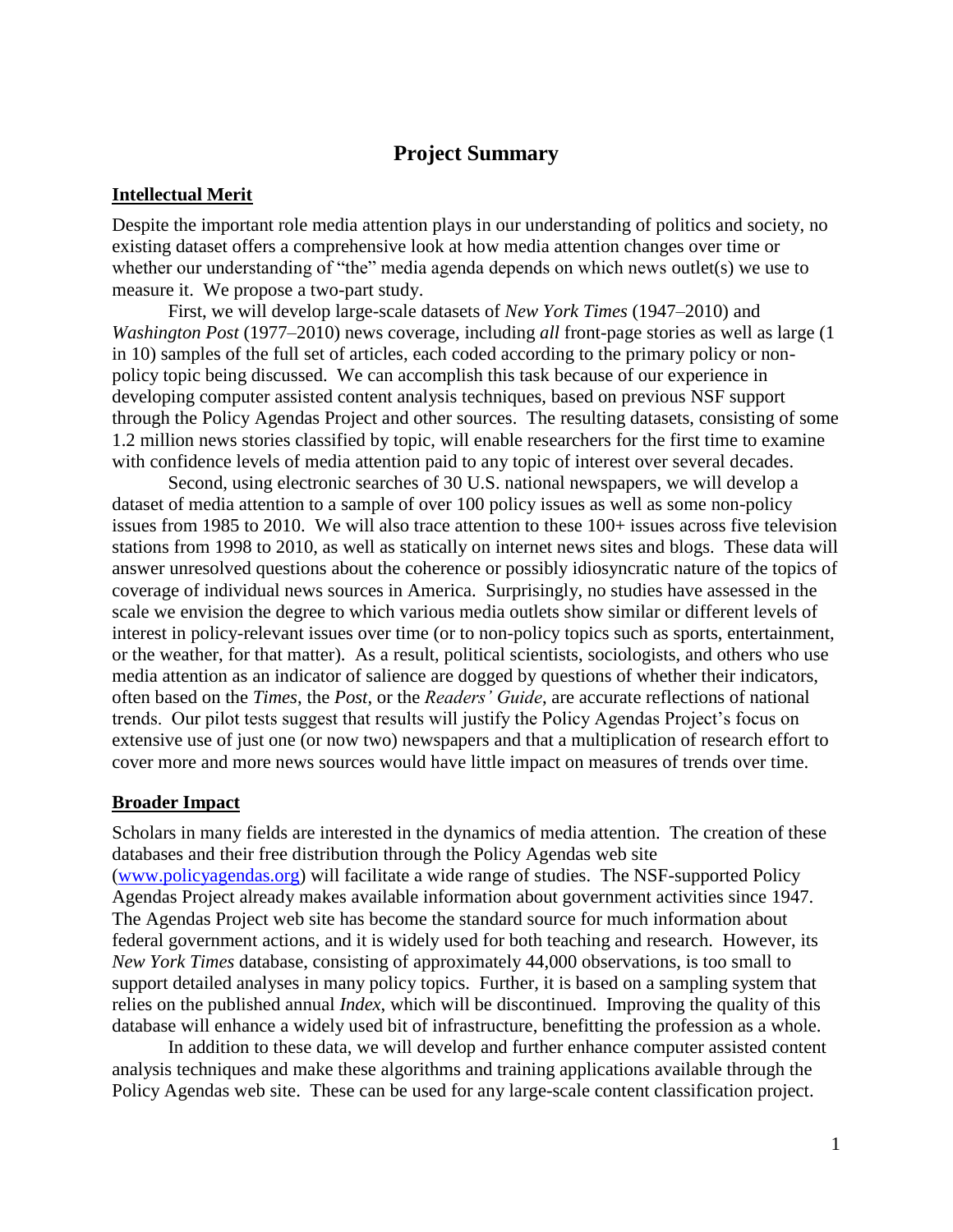## **Project Description**

Much of politics hinges on attention. At every level of government and in the public realm, the political process is shaped by which issues are discussed and which are ignored. Media attention affects other institutional agendas, public opinion, and public policy (e.g., Baumgartner et al. 2008, Flemming et al. 1999, Iyengar 1991, Jones and Baumgartner 2005, Wood and Peake 1998). Whether media attention is driven purely by events or by events as they interact with institutional and social factors (Bennett et al. 2007, Gans 2004), in order to understand politics we must understand media attention—how it gets distributed across policy areas, and how this attention changes over time.

As in all areas of social science, our understanding of media attention can only be as good as our measures of it. And to date, our measures are quite limited. Certainly the largest media dataset available over a long period of time is that collected by Baumgartner and Jones as part of the Policy Agendas Project, containing 44,246 stories sampled at random from the *New York Times Index* between 1946 and 2004, coded by topic according to the now widelyemployed codebook they developed for that project. This dataset represents an enormous data collection effort, and it has provided many key insights into both the media agenda-setting process and the role that media attention plays in shaping the agendas of other institutions (Jones and Baumgartner 2005, Jones et al. 2003, Jones et al. 1997).

Unfortunately, as large as the Policy Agendas Project media dataset is, it is too small by a long shot to provide a concrete understanding of media attention dynamics for most policy topics. Some simple math tells the story easily. Roughly speaking, 44,000 stories over 58 years implies an average of about 750 stories per year. Typically, only 40 to 60 percent of the stories are related to public policy with the remainder being sports, obituaries, weather, book reviews, and other non-policy related content. This leaves an average of 375 policy-related stories per year; just over one per day. Dividing those up by the 21 major topics of the Agendas Project, one sees fewer than 20 stories per topic per year. But the problem is exacerbated by the fact that attention is, of course, not randomly spread across the 21 topic areas: Defense, Crime, International Affairs, and Government Operations (e.g., elections) each have over 10 percent of the total coverage, whereas the areas of Agriculture, Energy, Environment, Trade, Public Lands, Social Welfare, and Science / Technology all have less than three percent coverage. This means that in a typical year the typical number of stories in these areas is in the low single digits (and there are some empty cells in the matrix of stories by major topic by year). Thus, our estimates of media attention are not very robust, and it is likely for this reason that the *New York Times* dataset appears to be one of the least widely used of all the resources distributed through the Policy Agendas website.

Importantly, an additional challenge to using the Policy Agendas Project *Times* dataset is that it is collected by sampling each year of the published *New York Times Index*, which is scheduled to be discontinued.

In sum, there is trouble in Denmark as regards the existing *New York Times* dataset. Fortunately, we have a solution. For her NSF-supported dissertation, Boydstun (2008) compiled a full census of all front-page *New York Times* stories between 1996 and 2006 (more than 30,000 stories, an average of about 3,000 per year), each coded by topic using the same Policy Agendas Project codes. The Boydstun dataset offers meticulous insight into the *Times* front-page agenda, how it operates, and how it changes over time. And it serves to illustrate that collecting a massive media dataset of this size is feasible in a relatively short amount of time. With the help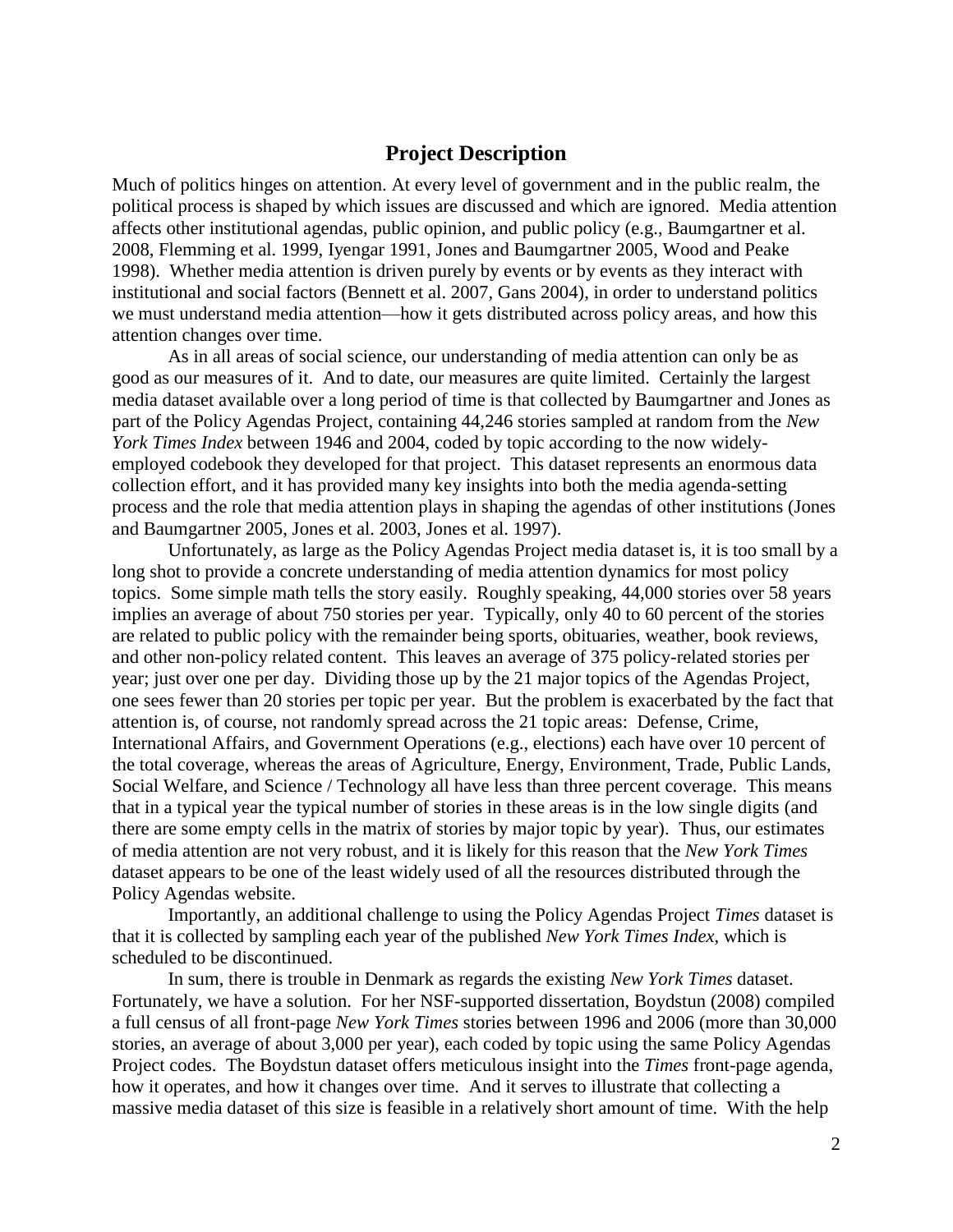of undergraduate research assistants funded through an NSF Dissertation Improvement Grant, it took under two years to collect and manually code all 30,000+ stories. The Boydstun front-page dataset is about three-quarters as large as the entire *Times* dataset available through the Policy Agendas site, but because it was collected using more efficient tools—in particular, automated methods of downloading—it was done for a fraction of the cost and in a fraction of the time. In addition, because now we have developed powerful tools of computer-assisted coding, we believe we can code hundreds of thousands of observations using the Agendas Project topic codes quite manageably. (Boydstun did not use computer-assisted coding for her thesis.)

Boydstun's dissertation project also illustrated some important differences between the topics and the dynamics of attention on the front page of the *Times* as compared to the full newspaper. Wolfe, Boydstun, and Baumgartner (2009) compared her front-page dataset with the full *Times* dataset from the Agendas web site as well as the small sample of front-page articles included there. The Boydstun dataset serves to replicate but expands substantially on the sample of front-page stories; the only differences are due to sampling. But the front-page dataset differs in important ways from the content behind Page A1. First, the front-page agenda is more highly concentrated in only a few topic areas, such as elections, defense, and international affairs (e.g., the wars in Iraq and Afghanistan). Second, it shows considerably higher inertia. That is, coverage is "sticky" in that when front-page attention focuses on, say, health care, it tends to stay focused on that, shifting only eventually to the next "hot" issue (see also Boydstun 2008). Inside-page coverage is both more spread out across topic areas and shifts more smoothly from issue to issue as social trends emerge. In terms of policy impact, front-page coverage is a different animal than inside-page coverage, as it rivets attention of policy makers to a select few high agenda items. Thus, for the first and largest component of our study, we propose to develop new databases consisting of the full census of the front page as well as a large-N random sample of the full *Times* and *Post* papers for the period studied. Because of our automated techniques of data collection and computer-assisted coding, this can be done with little additional expense.<sup>1</sup>

The second, but considerably smaller, element of our proposal is a straightforward but large-scale comparison of the coverage of more than 100 policy topics across 30 different newspapers, five different television stations, and (statically) a sampling of internet news sites and blogs in order to assess the reliability of any single news source to reflect the larger national media agenda. Scholars are essentially swimming in the dark as regards their confidence that a single media indicator is enough to capture national trends. Woolley (2000) criticizes scholars for relying on media reports and urges caution in relying on media indices. Soroka (2002), on the other hand, found high levels of correspondence among various Canadian newspapers in their coverage of national policy debates. Baumgartner and Jones (2009) showed reassuring comparisons between the *Readers' Guide* and the *New York Times* across several issues. Baumgartner, De Boef, and Boydstun (2008) found very high correspondences both in the amount of coverage and the type and tone of coverage given to capital punishment across eight newspapers, including papers expected to differ in their treatment of the death penalty, such as the *New York Times* and the *Houston Chronicle*. However, we simply do not have enough information to discern whether we can treat the media agenda as a single one or whether different newspaper, television or internet outlets follow idiosyncratic courses over time, related perhaps to local events rather than national trends. We therefore plan a simple but large-scale

 $\overline{\phantom{a}}$ 

<sup>&</sup>lt;sup>1</sup> Copyright concerns are the main reason we do not propose a full census of all stories in these papers, as we must download the stories in order to code them. However, since the large 1 in 10 sample we will draw will support finegrained analysis, we see little added value in collecting all stories for the purpose of discerning trends over time.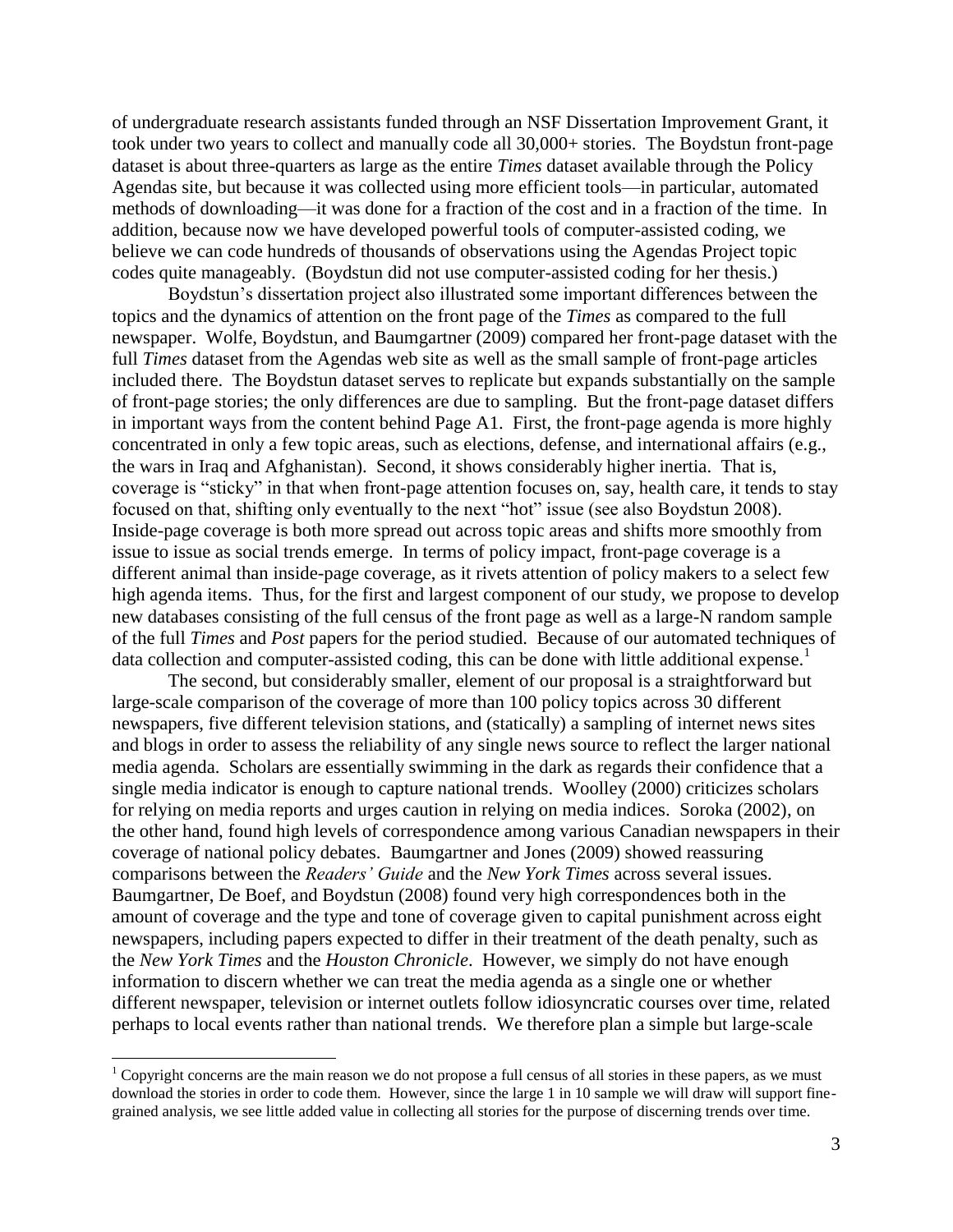comparison of 30 newspapers (including national papers as well as small local papers) across more than 100 different policy-relevant and non-policy issues identifiable with Boolean searches and covering a broad range of topics. This part of our project is not comprehensive, as the first part is (i.e., our set of 100+ issues is not exhaustive), but we hope that it will be large enough to answer definitively some of these questions about the correspondence or discrepancy between news sources (and, according to our preliminary results, to put some of the concerns to rest).

We focus on newspapers rather than, for instance, the recently blossoming sources of information on the internet because we want to cover a long time period and because newspaper coverage is most relevant to the first part of our study, where we collect and code *New York Times* and *Washington Post* articles. However, the potential exists of course that traditional newspapers are similar to each other but differ systematically from other types of information sources, including television news programs, internet news sites, and especially blogs. Thus, this second part of our study will include tracing attention to our 100+ policy and non-policy issues across five television stations (ABC, CBS, NBC, CNN, and FOX) between 1998 and 2010, using the same Boolean search terms applied to electronic news transcripts. And while we cannot study internet coverage in a dynamic manner, we will also include a static comparison of levels of coverage to the same 100+ issues in a sample of electronic internet news sites and news blogs.

Combined, the two parts of this project promise to answer pressing questions in political science about the role of media in politics. And beyond the significance our study holds for political science, we expect that scholars in many other fields will benefit from the resulting datasets, as well as the subsequent scholarship we intend to develop based on our findings. Sociologists could use the data to understand how the congestion of real-world events pushes some social movements out of the news while giving disproportionate attention to others. Communications scholars should be interested in both datasets we will produce. Historians may find the 64-year time series of media attention of interest, especially since it can be directly compared to government outcomes. In short, these and other fields that rely on measures of news coverage to examine the behavior of media attention both as a dependent and as an independent variable need much richer datasets in order to perform robust investigations. Finally, computer scientists and others concerned with automated classification systems may find the large, textbased, and high quality databases we will create to be of interest as they attempt to refine and develop more accurate and efficient text classifiers, especially since many different types of textbased databases are available in addition to the one we propose to create here. The Agendas Project is into an important tool for a variety of user communities.

## **PART 1:** *New York Times* **and** *Washington Post* **Datasets**

 $\overline{\phantom{a}}$ 

As described above, the first part of our study involves all front-page articles and a one-in-ten sample of the entire newspaper for the *New York Times* (1947-2010) and the *Washington Post*  $(1977-2010)$ .<sup>2</sup> Rough estimates of the expected numbers of observations are as follows:

- 1. All *New York Times* front-page stories, 1947–2010 (N≈175,000)
- 2. A 10% sample of all *New York Times* stories, 1947–2010 (N≈700,000)
- 3. All *Washington Post* front-page stories, 1977–2010 (N≈80,000)
- 4. A 10% sample of all *Washington Post* stories, 1977–2010 (N≈225,000)

<sup>2</sup> LexisNexis offers electronic versions of news stories for the *Post* back to 1977 and the *Times* back to 1985. For the 1947 to 1984 *Times* data, we will employ Abby optical character recognition software to transform into text form the articles archived in PDF format in ProQuest's *New York Times* Historical Archive.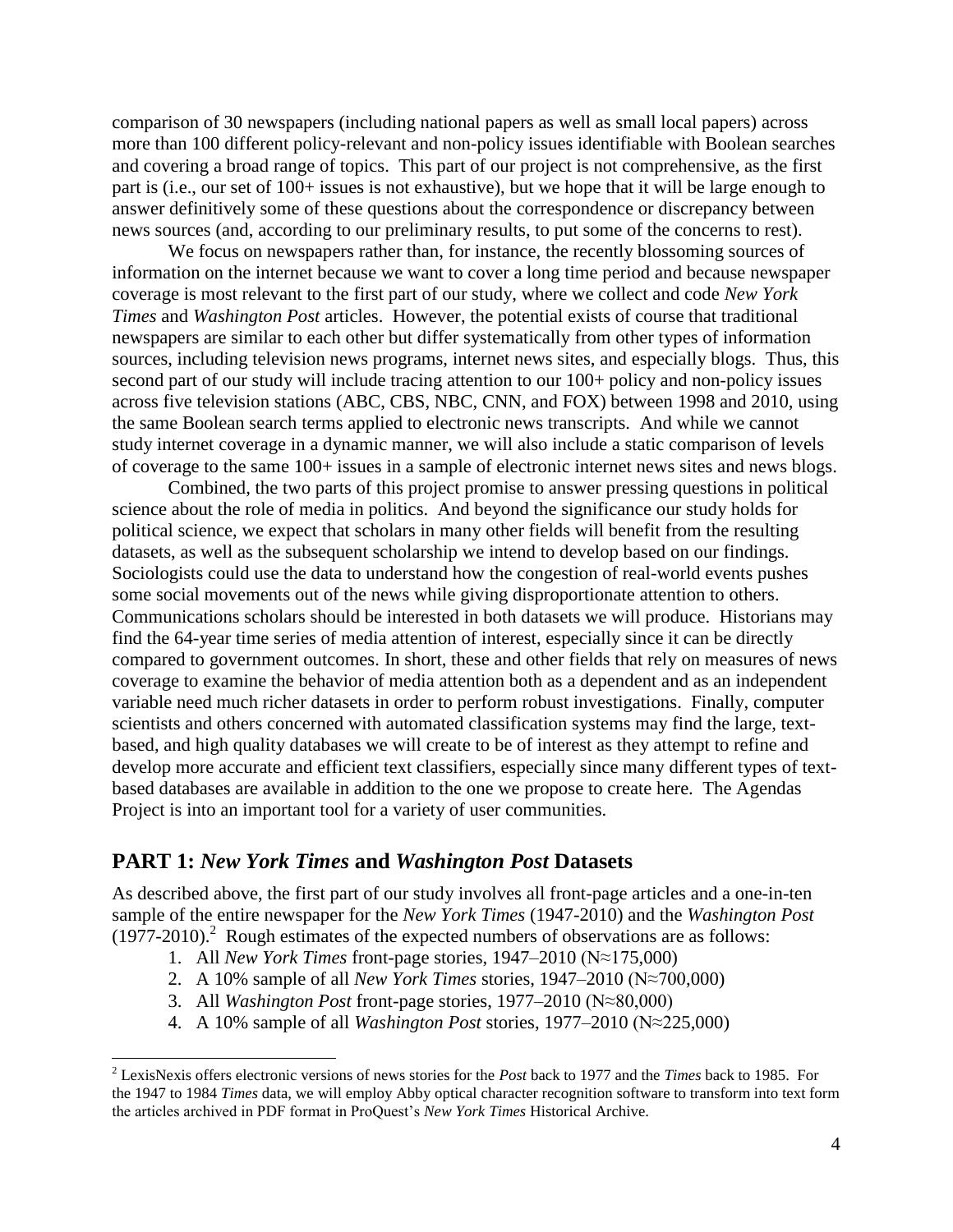What makes us think we can create these databases, consisting of 1.2 million stories, in the span of two years, when the current media database of the Agendas Project has less than 50,000 observations? Many developments point to the surprising feasibility of this endeavor, mostly related to skills we have developed through other elements of the Policy Agendas Project. Indeed, several databases associated with the project, such as the Congressional Bills data, number in the hundreds of thousands of observations. But two elements are key. First, we can *automatically download* the raw data using web scrapers. This process is straightforward now and so we do not explain it in detail. More important is the development of *computer assisted coding* techniques we have developed with computer scientist Paul Wolfgang at Temple University. Wolfgang has worked with Baumgartner through the Pennsylvania Policy Database, the first project at the state level designed to replicate the national-level Agendas Project. Working to enhance the efficiency of the NSF-supported Congressional Bills Project [\(http://congressionalbills.org\)](http://congressionalbills.org/), Stephen Purpura and John Wilkerson developed supervised learning algorithms to code hundreds of thousands of bills into the four-digit Policy Agendas codes (see Hillard, Purpura, and Wilkerson 2007). Considering the large amount of text-based data already coded to high standards of reliability through the Agendas Project, it is a natural for those interested in supervised learning techniques to apply their tools to our data. Purpura first developed these tools and showed impressive results (e.g., 89 percent accuracy at the two-digit level and 81 percent at the four-digit level), using very large training datasets in the Bills Project. In the Pennsylvania Policy Database Project [\(http://www.temple.edu/papolicy\)](http://www.temple.edu/papolicy) Wolfgang was central to the effort to apply these tools to the specific problem of coding abstracted newspaper clippings as well as various legislative texts (e.g., bills, laws). Working with Penn State graduate student Jon Moody, he developed tools allowing us to code tens of thousands of clippings based on a sample of hand-coded "training" data. The automated coding (or computer assisted coding, as we call it here) techniques are now being routinely implemented across the Comparative Policy Agendas Projects and are working in different languages and on different types of documents, ranging from newspaper stories to legislative documents to executive speeches (see [http://www.comparativeagendas.org/text-tools\)](http://www.comparativeagendas.org/text-tools). Moody and Wolfgang are consultants on this proposal, and we expect further development and refinement of the tools as we go forward.

#### Computer Assisted Coding

Many political scientists are now working to develop supervised or unsupervised text annotation systems for a variety of purposes (see, e.g., Klebanov et al. 2008, Hopkins and King n.d., Landauer and Dumais 1997, Laver et al. 2003, Lowe 2004 & 2008, Monroe and Maeda 2004, Monroe et al. 2008, Simon and Xenos 2004). Our purposes are quite simple: We want to replicate exactly the Policy Agendas classification system, and to do so with very high accuracy. Fortunately, this goal is entirely possible. Further, it does not require the development of any new techniques. Rather, it requires the active collaboration of substantively focused political scientists (such as those involved with creating the Policy Agendas Project) with those familiar with the computer science applications already in existence.

Different automated content analysis programs work in different ways, but most operate on two key principles: each word in a text can be treated as a unit of data, and documents (speeches, newspaper articles, legislative bills) can be characterized by the relative occurrence of various words. For example, a story that uses the words Detroit Tigers, hit, run, ball, bat, and homerun, but no other specialized vocabulary, can clearly be recognized as a baseball story even if it does not contain the word baseball. Every text can be uniquely identified by its word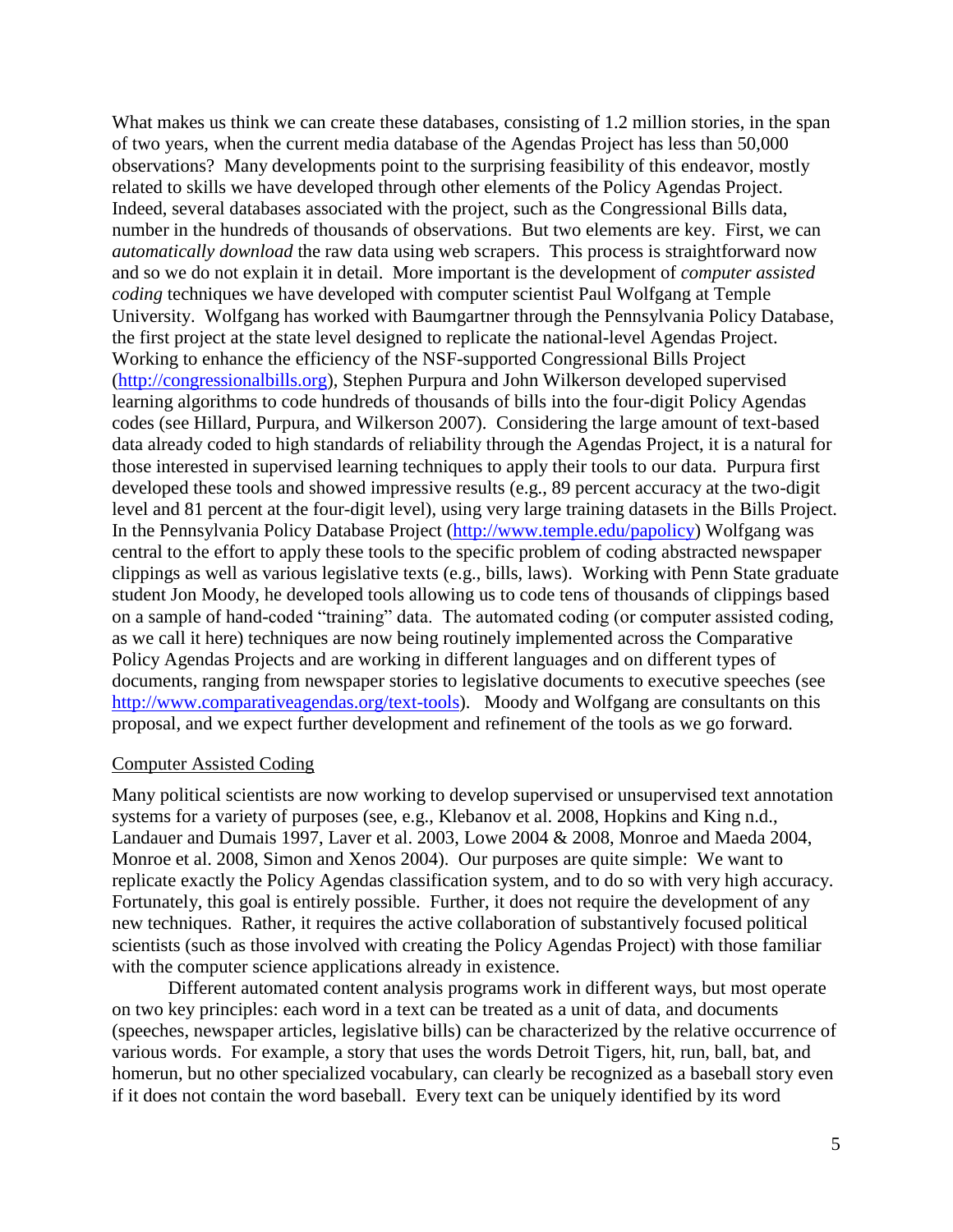frequencies, relative to some baseline. Most systems use "bag of words" approaches, in which the program ignores syntax and word combinations, though we also incorporate some "n-gram" approaches, which use combinations of words occurring in sequence. More complicated systems that incorporate sentence structure, parts of speech, syntax, and other factors exist but are not necessary for our purposes. Key to our system is to use several different algorithms and to take cases where all predictors agree; this approach produces the most accurate results. However, it also reduces coverage, meaning that it reduces the number of cases where multiple algorithms classify a text in the same way. If different algorithms produce disparate predictions for a given text observation, then that observation is not "covered." Multiple iterations, successive handcoding of samples of the uncovered cases, and the use of large previously coded validation datasets allow us to maximize coverage while maintaining high predictive accuracy.

The specific set of programs we employ for this project is called TextTools, a text classification program developed by Paul Wolfgang. The TextTools program consists of five separate algorithms, each designed to take a slightly different approach to the same problem: Given a collection of texts that have already been coded by topic area, assign topic codes to (―classify‖) a collection of texts that have not been coded. In the language of automatic text classification, the texts that have already been coded, or classified, are called "reference" texts, while the un-coded texts that we want to classify are called "virgin" texts. A researcher trains the TextTools program by importing a corpus of previously coded reference texts and their corresponding codes. During the learning phase, the algorithms calculate the distinctive patterns of word usage that distinguish those texts coded into the different categories. In the prediction phase, it applies these models to each virgin text and assigns ("predicts") the most likely category for that text. Testing the accuracy of this process is simple enough: One just trains the model on a portion, rather than all, of the previously coded reference texts, and has the computer "predict" the codes that humans have already assigned. Comparison is then simple.

There's nothing magical about this process of identifying the content of texts we have never read. The TextTools algorithms provide speed, computing muscle, and consistency, but the basic process of using words as data to classify a text by topic is very straightforward. Consider, for example, the following three paragraphs from a recent story entitled "New Medicare Plan For Drug Benefits Prohibits Insurance:"

> *"Medicare beneficiaries will not be allowed to buy insurance to cover their share of prescription drug costs under the new Medicare bill to be signed on Monday by President Bush, the legislation says.*

> *"Millions of Medicare beneficiaries have bought private insurance to fill gaps in Medicare. But a little-noticed provision of the legislation prohibits the sale of any Medigap policy that would help pay drug costs after Jan. 1, 2006, when the new Medicare drug benefit becomes available.*

> *"This is one of many surprises awaiting beneficiaries, who will find big gaps in the drug benefit and might want private insurance to plug the holes -- just as they buy insurance to supplement Medicare coverage of doctors' services and hospital care"* (Pear 2003).

Table 1 presents a "bag of words" presentation of this content, showing the frequency of each root word and its variants. Whether we read the article as a human would or look at the frequency of the words employed, which is analogous to what the computer algorithms do, we easily conclude that the story is about legislation concerning Medicare prescription drugs, which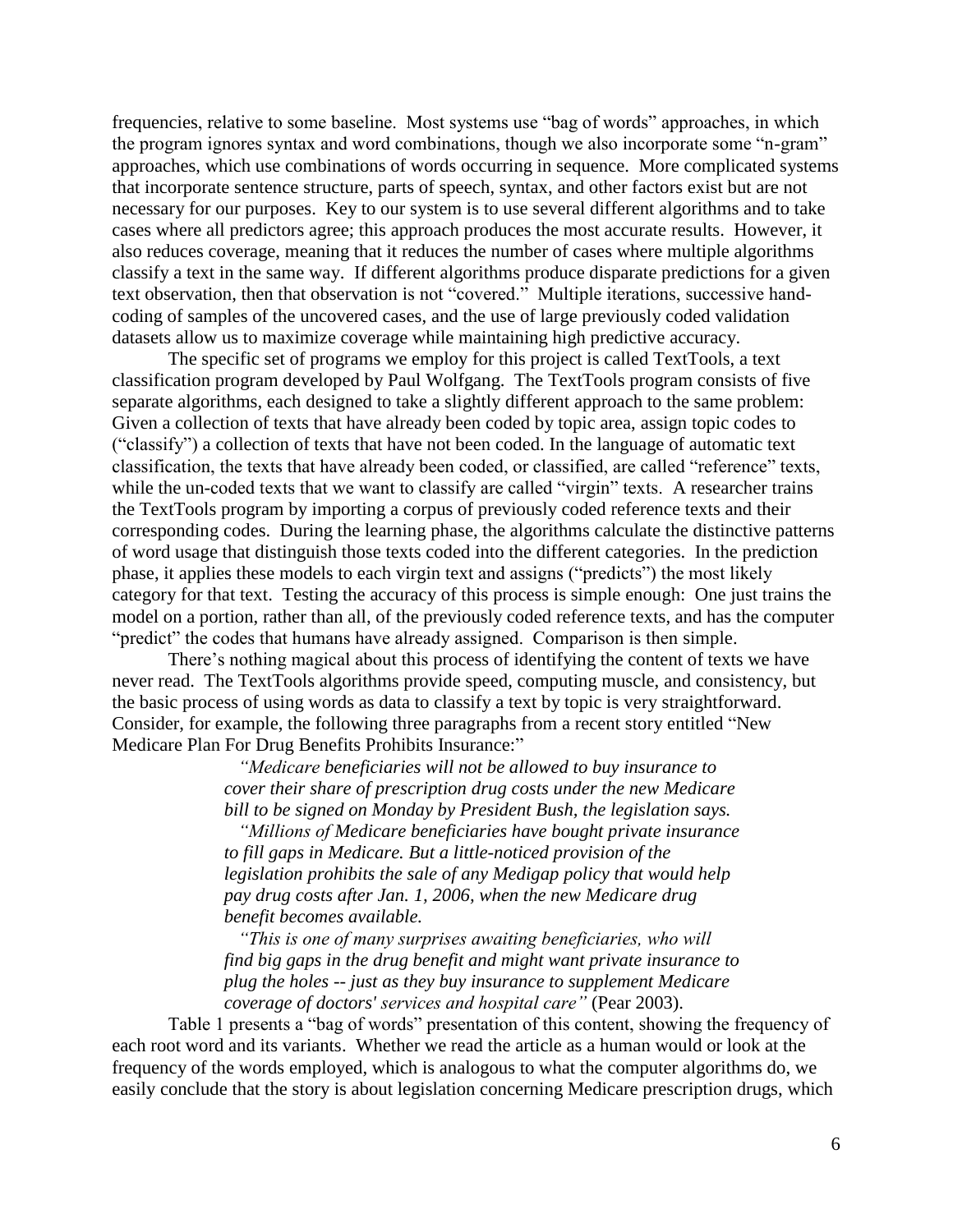is all we need to know in order to code the story into a Policy Agendas Project 4-digit topic code. Certainly words such as "Medicare," "drug," and "insurance" could appear in stories about any other topic as well (in stories about the economy, social security, or employment benefits, for example), but given the relative high frequencies of their use in these paragraphs and given the absence of any other high-frequency words indicative of an alternate topic, all five of the TextTools algorithms are able accurately to classify this text.

| Word          | Freq           | Word      | Freq | Word               | Freq | Word          | Freq | Word       | Freq |
|---------------|----------------|-----------|------|--------------------|------|---------------|------|------------|------|
| the           |                | new       | 2    | Bush               |      | Medigap       |      | says       |      |
| Medicare      | 6              | private   | 2    | but                |      | might         |      | services   |      |
| of            | 6              | will      | 2    | by                 |      | millions      |      | share      |      |
| to            | 6              |           |      | care               |      | Monday        |      | signed     |      |
| drug          | 4              | 2006      |      | doctors            |      | not           |      | supplement |      |
| insurance     | 4              | a         |      | fill               |      | <sub>on</sub> |      | surprises  |      |
| beneficiaries | 3              | after     |      | find               |      | one           |      | that       |      |
| and           | 2              | allowed   |      | have               |      | pay           |      | their      |      |
| be            | $\overline{c}$ | any       |      | help               |      | plug          |      | they       |      |
| benefit       | 2              | <b>as</b> |      | holes              |      | policy        |      | this       |      |
| buy           | 2              | available |      | hospital           |      | prescription  | 1    | under      |      |
| costs         | 2              | awaiting  |      | <i>is</i>          |      | President     | 1    | want       |      |
| cover(age)    | $\mathfrak{2}$ | becomes   |      | Jan.               |      | prohibits     |      | when       |      |
| gaps          | $\overline{2}$ | big       |      | just               |      | provision     |      | who        |      |
| in            | $\overline{2}$ | bill      |      | little-<br>noticed |      | sale          |      | would      |      |
| legislation   | $\overline{2}$ | bought    |      | many               |      |               |      |            |      |

Table 1. Word Frequencies for an Article on Health Care

## Multiple Iterations Between Hand and Machine Coding

 $\overline{\phantom{a}}$ 

Our use of automated classifiers for newspaper stories is greatly facilitated by the fact that we already have very large training datasets of electronic full-text news stories available. Boydstun has coded over 30,000 *Times* stories already, and we have done some preliminary work to see if there are important differences between the *Times* and the *Post*. (If the two tend to be linguistically distinct, we could not use data from one to code reliably data from the other, but they appear to be quite similar.) We also have experience from other applications of TextTools, such as the Pennsylvania newspaper clippings project.<sup>3</sup> The steps for testing computer-assisted classification are as follows, and below we present some indicative results.

- i. Train using a large reference dataset and a  $90/10$  iteration<sup>4</sup>
- ii. Apply the algorithms to virgin texts that have not been coded
	- a. Identify topic areas with  $> 90$  percent accuracy and take resulting data into training dataset for the next round

 $3$  As part of the Pennsylvania policy database, we used TextTools to code abstracts our students wrote from Xeroxed copies of the articles included in the Governor's daily news briefings.

 $4$  We follow this procedure. Assume 10,000 observations in the reference dataset. Select 1,000 at random. Use the other 9,000 to train the algorithms, and predict the 1,000 randomly selected ones, calculating the percentage accuracy for each topic area. Repeat this process 10 times so that each case is rotated through being part of the training and virgin data. Take the average of the 10 calculated accuracies. (This procedure allows us to use 90 percent of the data to predict 10 percent, rather than the simpler 50/50 breakdown, and this approach has proven to be the most efficient in previous experience.) In the end, it allows us to know the topic areas (typically those with the most observations) where accuracies are very high and those where accuracies are below our standards.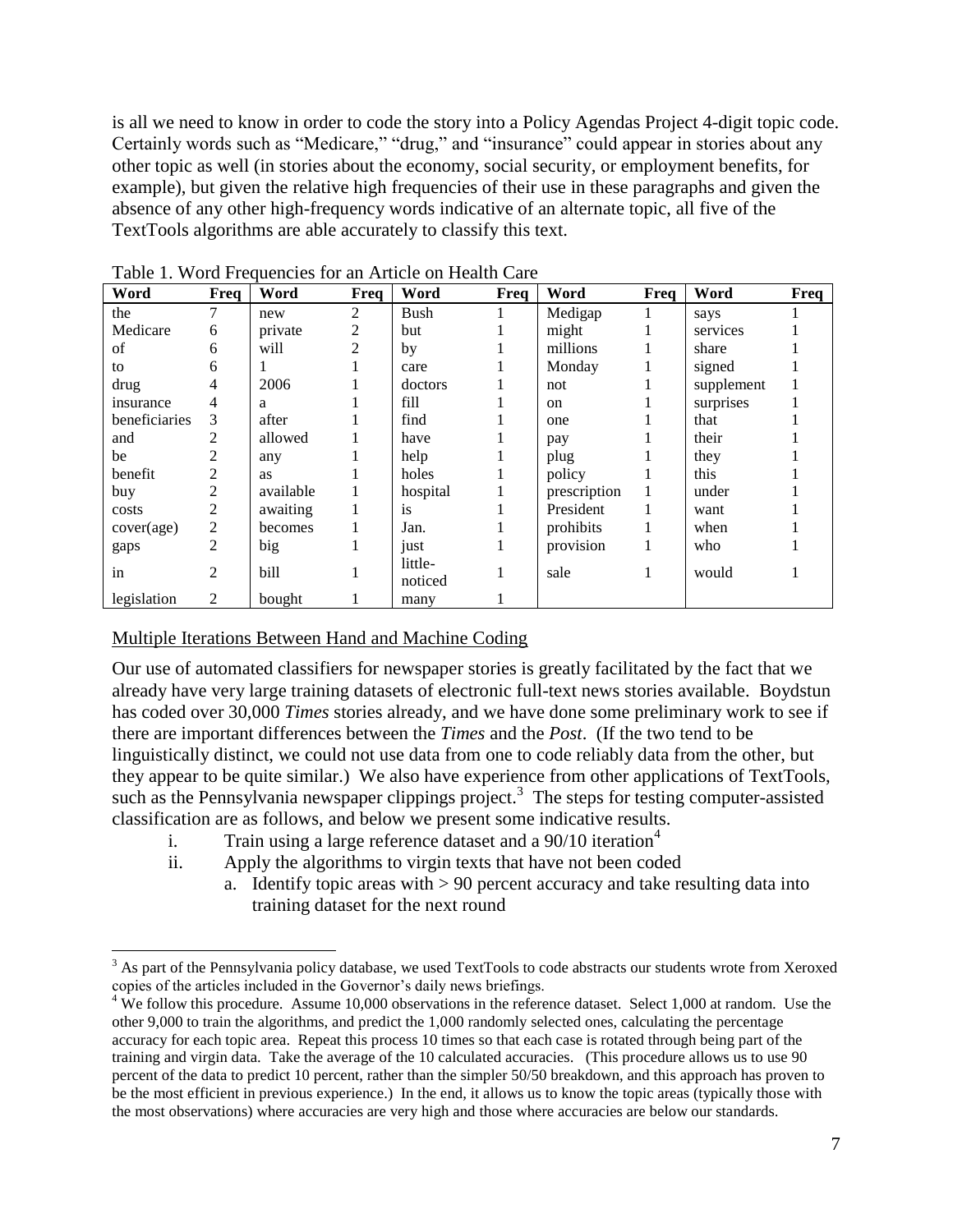- b. Iterate with the growing training dataset until there is no further benefit
- c. Code by hand random samples of virgin texts in topic areas we know from our pilot study to be poorly predicted, and incorporate larger numbers of these into the training dataset, iterating after every 1,000 newly coded cases

Result: Only a minority of cases must be coded, such that human energy can be reserved for the "hard" cases. Of course, the logistics of this approach only work if the classifiers achieve high results once the training datasets are large enough. We present encouraging results below.

#### Vocabulary Drift and Distance between the Training and Predicted Datasets

We must be sensitive to the problem of "vocabulary drift" considering the long historical period we seek to cover. Individual proper names and names of such agencies as the "Environmental" Protection Agency" are very useful for the classifier algorithms, as these are often highly discriminating, accurately suggesting that the story in question relates to the environment. But we can't use a classifier trained on data from the 1990s or 2000s to classify data from the 1950s or 1960s. Experience from the Congressional Bills Project suggests the solution: only use data from contiguous years, since accuracy declines as the time difference increases. We will have to experiment in order to determine the proper time periods, which might be years or slightly longer periods. In any case, we will work backwards in time, classifying large numbers of cases based on training datasets from the same historical period, then using the cleaned and accurate database from one period as the training dataset to classify the previous historical period, moving in steps so as never to be moving in historical period by more than one or a few years at a time.

Training TextTools on one type of document, but asking it to predict the values of another may or may not produce good results depending on the linguistic characteristics of the documents. For example, congressional bills would predict laws and possibly hearings, but may not do well for newspaper stories, as the type of language used can be highly different, and many newspaper stories are on topics that are never or only rarely the object of any attention in a legislative setting (e.g., sports results, routine business news, restaurant reviews). We expect that the *Washington Post* and the *New York Times* will be relatively similar in their vocabularies, and preliminary analysis confirms this assumption.<sup>5</sup>

#### Pilot Study Results

 $\overline{a}$ 

We present the results of our pilot study here, focusing on the implications of feasibility for our larger proposed study. Table 2 shows the results of our first pass at a 90/10 iteration, using the 30,780 records in Boydstun's hand-coded *Times* front-page dataset as both the training data and the data to be predicted. Successively through ten iterations, 90 percent of the observations were used to train three different algorithms to predict the remaining 10 percent of the data. The table presents the average results of ten iterations of this process, each one on a different random selection of 10 percent of the dataset. The first three columns show, respectively, the topic category number, the topic name, and the average number of cases actually coded in each topic category. The next series of columns show the accuracy of three individual classifiers, SVM, Lingpipe, and MaxEnt; that is, the percentage of the stories in each category that each algorithm

<sup>&</sup>lt;sup>5</sup> In a test using Boydstun's *NYT* dataset to predict a small sample of 846 *WP* stories conducted for this proposal, the first iteration of TextTools achieved 76% accuracy, as opposed to 79% for the *NYT* as shown in Table 2. Of course, this accuracy rate will be improved through iteration and larger databases, but as an initial estimate it suggests there may not be that much difficulty in coding this second source based on existing codes for the first. Of course, as the project develops we will have larger reference databases for both papers.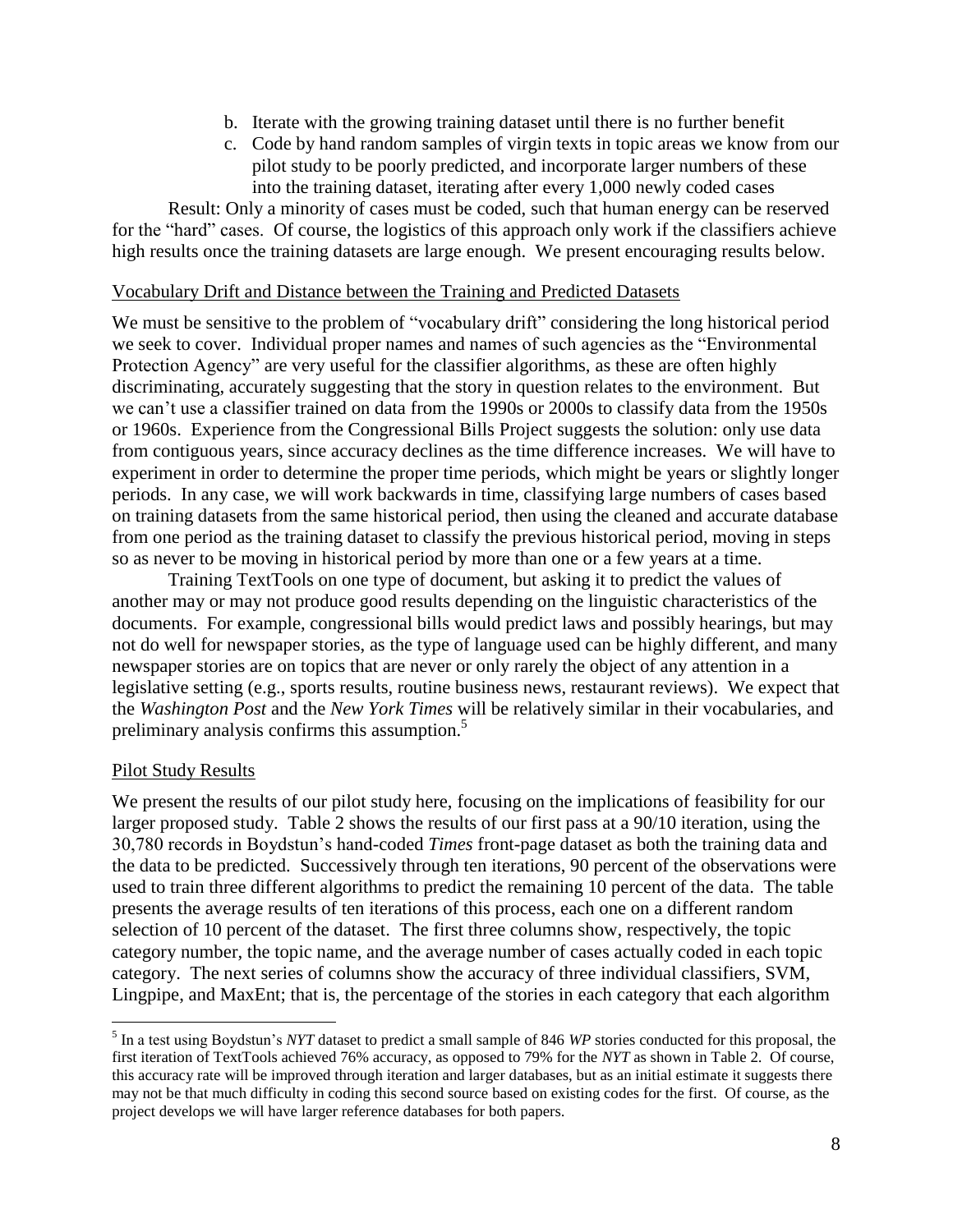|                         |                    |           | Each of Three<br>Algorithms |          | Combinations of Two Algorithms |       |           |            |       |          |       |            |           |
|-------------------------|--------------------|-----------|-----------------------------|----------|--------------------------------|-------|-----------|------------|-------|----------|-------|------------|-----------|
|                         |                    |           | I                           | $\rm II$ | III                            |       | I and III | II and III |       | I and II |       | Algorithms | All Three |
| Code                    | Topic              | ${\bf N}$ | Acc'y                       | Acc'y    | Acc'y                          | Cov'g | Acc'y     | Cov'g      | Acc'y | Cov'g    | Acc'y | Cov'g      | Acc'y     |
|                         |                    |           |                             |          |                                |       |           |            |       |          |       |            |           |
| $\mathbf{1}$            | Economy            | 84.8      | 2.59                        | 40.80    | 21.70                          | 52.71 | 3.58      | 38.21      | 40.12 | 31.49    | 7.12  | 20.99      | 8.43      |
| $\mathfrak{2}$          | Civil Rights       | 86.3      | 2.32                        | 26.30    | 19.81                          | 50.29 | 3.92      | 33.26      | 32.06 | 30.94    | 6.37  | 18.66      | 9.32      |
| 3                       | Health             | 182.2     | 4.99                        | 62.40    | 12.68                          | 51.15 | 5.58      | 22.83      | 48.80 | 19.37    | 24.36 | 11.36      | 23.19     |
| $\overline{\mathbf{4}}$ | Agriculture        | 16.1      | 0.0                         | 9.94     | 3.73                           | 51.55 | 0.0       | 23.60      | 7.89  | 25.47    | 0.0   | 13.66      | $0.0\,$   |
| $\mathfrak s$           | Labor              | 74.2      | 4.18                        | 24.93    | 16.17                          | 47.04 | 7.45      | 31.13      | 30.74 | 33.42    | 8.87  | 19.41      | 13.19     |
| 6                       | Education          | 87.5      | 5.71                        | 44.23    | 15.31                          | 41.60 | 11.81     | 23.20      | 45.32 | 18.86    | 26.06 | 12.23      | 35.51     |
| $\tau$                  | Environment        | 34.2      | 0.88                        | 12.87    | 5.26                           | 47.37 | 1.85      | 23.10      | 10.13 | 29.24    | 2.00  | 16.08      | 3.64      |
| $8\,$                   | Energy             | 29.4      | 0.68                        | 26.19    | 7.82                           | 51.02 | 1.33      | 26.53      | 23.08 | 26.87    | 2.53  | 16.33      | 4.17      |
| 10                      | Transport          | 58        | 5.52                        | 33.10    | 15.52                          | 45.00 | 11.11     | 30.00      | 43.10 | 26.21    | 19.74 | 16.38      | 30.53     |
| 12                      | Crime              | 174.5     | 8.42                        | 53.35    | 25.10                          | 43.21 | 14.72     | 33.07      | 59.97 | 26.07    | 28.13 | 15.13      | 37.50     |
| 13                      | Welfare            | 26.5      | 1.13                        | 19.62    | 22.26                          | 44.53 | 1.69      | 33.21      | 31.82 | 27.55    | 4.11  | 20.00      | 3.77      |
| 14                      | Housing            | 40.1      | 0.0                         | 14.96    | 11.97                          | 31.92 | 0.0       | 22.69      | 15.38 | 18.95    | 0.0   | 9.23       | $0.0\,$   |
| 15                      | Commerce           | 149.2     | 60.72                       | 60.32    | 53.89                          | 65.21 | 75.23     | 49.46      | 82.93 | 54.56    | 84.64 | 43.30      | 88.39     |
| 16                      | Defense            | 376.8     | 11.25                       | 59.10    | 51.14                          | 51.30 | 19.81     | 54.64      | 66.15 | 40.90    | 23.49 | 26.46      | 33.30     |
| 17                      | Science            | 82.7      | 4.11                        | 39.78    | 22.01                          | 47.28 | 8.18      | 30.11      | 47.39 | 25.39    | 12.38 | 14.15      | 21.37     |
| 18                      | Trade              | 24.8      | 0.0                         | 11.29    | 5.65                           | 63.31 | 0.0       | 45.16      | 6.25  | 54.03    | 0.0   | 37.10      | $0.0\,$   |
| 19                      | International      | 705.8     | 94.45                       | 82.54    | 73.00                          | 75.90 | 95.28     | 69.68      | 92.33 | 81.34    | 98.07 | 65.20      | 98.04     |
| 20                      | Government         | 388.2     | 88.28                       | 79.39    | 82.30                          | 82.10 | 95.36     | 72.00      | 96.06 | 77.74    | 96.06 | 68.52      | 97.89     |
| 21                      | Lands              | 25.3      | 0.0                         | 11.46    | 11.86                          | 39.13 | 0.0       | 25.69      | 15.38 | 26.88    | 0.0   | 13.44      | 0.0       |
| 23                      | Culture            | 75.8      | 19.53                       | 58.05    | 40.63                          | 41.82 | 41.64     | 39.71      | 76.08 | 26.25    | 60.30 | 19.26      | 75.34     |
| 24                      | State Gov't        | 74.7      | 6.16                        | 38.55    | 26.91                          | 39.09 | 15.41     | 34.54      | 54.26 | 29.72    | 18.92 | 18.07      | 30.37     |
| 26                      | Weather            | 55.9      | 9.12                        | 50.63    | 31.48                          | 46.15 | 19.38     | 43.47      | 53.50 | 29.70    | 28.92 | 23.97      | 35.07     |
| 27                      | Fires              | 12.9      | 0.0                         | 23.26    | 8.53                           | 26.36 | 0.0       | 17.05      | 27.27 | 12.40    | 0.0   | 3.88       | $0.0\,$   |
| 29                      | <b>Sports</b>      | 128.9     | 79.60                       | 89.06    | 88.36                          | 85.42 | 92.73     | 84.25      | 98.25 | 78.59    | 97.04 | 77.19      | 98.39     |
| 30                      | Obituaries         | 19.8      | 0.0                         | 41.41    | 37.37                          | 27.27 | 0.0       | 37.37      | 51.35 | 16.16    | 0.0   | 11.11      | 0.0       |
| 31                      | Religion           | 44.5      | 0.90                        | 38.43    | 17.98                          | 46.29 | 1.94      | 34.16      | 34.87 | 29.44    | 2.29  | 17.53      | 3.85      |
| 99                      | Other              | 16.9      | 1.18                        | 11.24    | 15.38                          | 27.22 | 4.35      | 34.32      | 29.31 | 14.20    | 8.33  | 8.88       | 13.33     |
|                         | (Total) & Averages | (3,076)   | 42.70                       | 60.26    | 48.25                          | 60.43 | 58.35     | 51.09      | 76.96 | 50.73    | 71.49 | 39.17      | 78.80     |

Table 2. Accuracy Tests of Three Automated Classifiers.<sup>6</sup>

 $\overline{a}$ 

 For 3,076 observations coded by hand, the cell entries show the percentage accurately predicted by each of three automated classifiers  $(I = SVM, II = Lingpipe, III = MaxEnt)$ , by combinations of two of them, and by the combination of all three. In the case of combined accuracies, we also report the "Coverage," which is the percent of cases where the different algorithms make the same prediction as one another. So, for example, the last cell of the last row shows that across all of the observations for which all three classifiers predicted the same code, these predictions were accurate 78.8 percent of the time, but the cell directly to the left shows that only 39 percent of all cases fall into this covered category. Numbers in bold show where over 88 percent accuracy or higher was achieved. Sports, government, international, and business news have the highest accuracies. These categories are also based on the largest N's.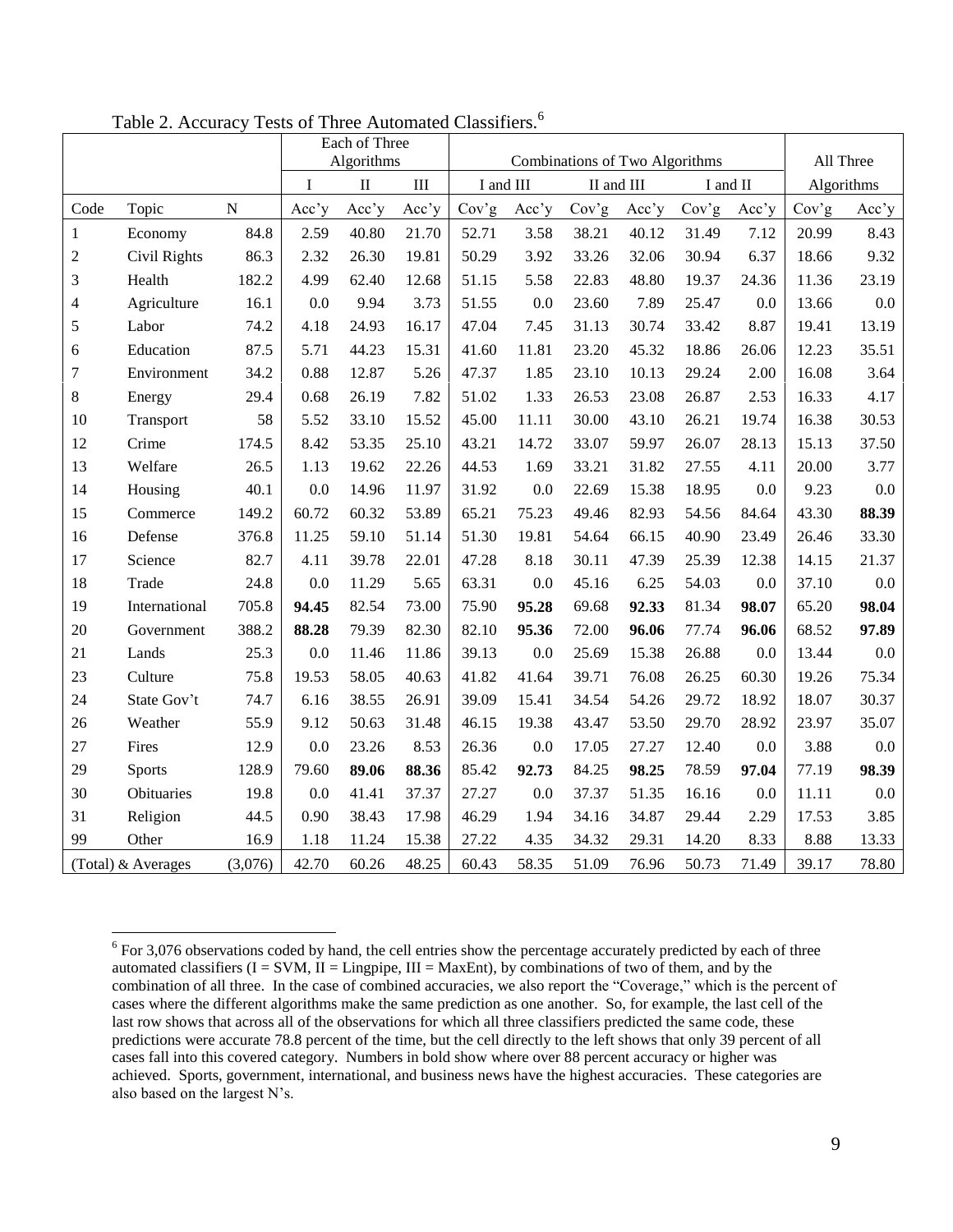accurately predicted as belonging to that category.<sup>7</sup> Then we show the combinations of results where two classifiers provide the same prediction. "Coverage" declines because the two do not always make the same prediction, but "accuracy" invariably increases. Finally, the last two columns show coverage and accuracy where all three predictors agree.

Several things are worth noting here. First, accuracies vary dramatically by topic area. Largely this is because of the number of observations in the training dataset. The computer cannot learn to recognize things it has not seen, and where it has only seen a few examples of a topic its predictive accuracy is low. Moreover, the nature of the *Times* is to be highly skewed by topic, as discussed above. There are many stories on elections, international affairs, sports, and general business news, but relatively few stories, especially on the front page, about agriculture, public lands, and state government activities. For our purposes, this can be a positive, as it means that if we can accurately predict just six topics (sports, international, defense, commerce, crime, and health) we would have two-thirds of our project complete. In the first estimate, accuracies for defense, health, and crime stories are not yet very high. However, commerce, international, and sports stories are recognized by the algorithms with relatively high accuracies.

Second, combinations of algorithms are more accurate than single ones, but we can investigate the loss of coverage as it relates to increased accuracy on a topic-by-topic basis in order to decide on the best trade-off between increased accuracy and decreased coverage.

Third, we can use the results from this first iteration to note areas where there is apparent confusion (for example, looking in detail at the incorrectly predicted stories in defense suggests that many were coded as international), suggesting that we may want to clarify our coding rules and/or provide more observations in the training dataset to make this distinction more clear. Further, in topic areas where there are simply too few observations in the training dataset, we can use the predicted codes as a means of sifting through tens of thousands of observations to create training datasets that have enough observations in each topic area for the computer to learn these accurately. We can use these predicted values, applied on large virgin datasets, to build our training datasets in a more efficient manner, ensuring better spread across topic areas, essentially creating a training dataset with a minimum number of cases in each topic area. Without such an optimizing procedure, we use our human coding resources highly inefficiently as they generate more than enough cases in some topic areas and insufficient numbers in most topic areas.

Fourth and most importantly, the large gains we expect in predictive accuracy over the course of the project stem from an iteration not demonstrated here but which will be central to the process we will follow if we are awarded the grant. With each round of the use of our automated classifiers, we will feed back into the training dataset all those cases coded in topic areas where the accuracy is above approximately 90 percent, equal to the accuracy we get with human coding. And with correcting a sample of cases coded in topics with low accuracies, we will get more and more cases in those topic areas with few cases in the training dataset. So the training dataset will grow larger and larger over time, with entire groups being added to it *en masse* as stories on such topics as elections and international affairs are accurately recognized by our classifiers, and as our students code a few hundred additional observations in those topic areas not yet accurately predicted. In the end, we expect to code only a small percentage of the overall cases but to focus our hand-coding efficiently by multiple iterations of this process.<sup>8</sup>

 $\overline{a}$ 

 $\frac{7}{1}$  TextTools includes five classifiers but we use only three for this illustration. As we discuss below, we will investigate empirically the gains in coverage and accuracy we get from each classifier considered alone and in combination.

<sup>&</sup>lt;sup>8</sup> This process will get extremely demanding in terms of computing processing power and memory as the increasingly large training datasets incorporate tens of thousands of full text documents. This explains our request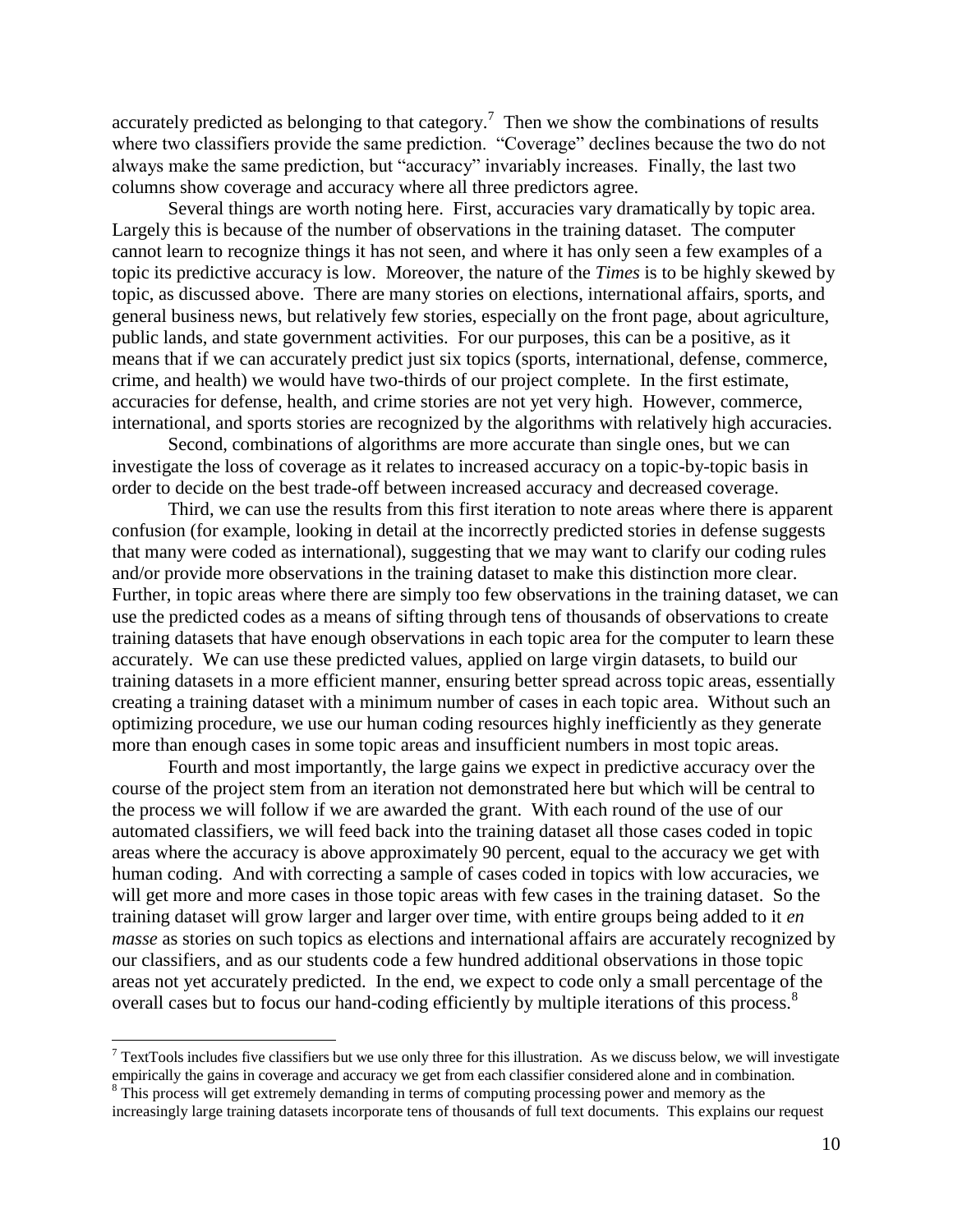Finally, as discussed above, we will use training datasets only from historical periods relatively close in time to those periods we are classifying. This will require additional handcoding, but we believe we can identify the most prominent sources of errors in this process by constant observation of the patterns in errors predicted by our classifiers. The net result we seek is not an innovation in computer science but simply the intense, routinized, and repeated application of these existing classifiers in order to increase the efficiency of the focus of our student coders. By focusing their efforts carefully, we expect at least an 80 percent increase in efficiency, resulting in a clean but huge database that will increase by several fold our ability to measure and examine media attention.

# **PART 2: Cross-News Outlet Comparison**

For the second part of our study, we identify 100 policy issues, selected to ensure coverage of each of the 21 major policy topics in the Agendas Project system, as well as a number of nonpolicy related items. These 100+ issues will not necessarily correspond perfectly to the 4 digit sub-topics of the Agendas Project, as these cannot always be recreated through simple Boolean searches. However, our goal will be to produce a set of accurate Boolean searches that cover the full range of American public policy and to compare these searches, as well as searches designed to track such non-policy topics as sports, entertainment, and weather, so we can know if various news outlets follow similar patterns over time; if there are any systematic differences in the types of topics where there is higher or lower correspondence; and if some news sources follow national trends more or less than others. Specifically, we will trace attention to the 100+ issues across 30 different newspapers from 1985 to 2010, including both large and small papers as illustrated in our pilot study below; news transcripts from five television stations (ABC, CBS, NBC, CNN, and FOX) from 1998 to 2010; and a static sampling of internet news sites (e.g., nytimes.com, msnbc.msn.com) and blogs (e.g., The Huffington Post, Instapundit).

## Pilot Study Results

 $\overline{a}$ 

To test the viability of this second part of our study, we developed simple keyword searches to identify news stories on six policy-related and non-policy-related topics: snow storms, Medicare, inflation, the Boston Red Sox, gubernatorial elections, and Brad Pitt. We repeated each search several times, once for each month of the time period under investigation (here, 2001–2003), and we conducted each search across several newspaper outlets. We focus here on how our results compare across a selection of twelve different newspapers, both national and local in focus: Boston Globe, Boston Herald, Charleston Gazette (WV), Chicago Sun-Times, The Columbian (WA), Houston Chronicle, New York Times, Philadelphia Inquirer, Pittsburgh Post-Gazette, St. Paul Pioneer Press (MN), St. Petersburg Times (FL), and Washington Post.

The question we're concerned with is not whether the absolute levels of coverage for each topic are similar across newspapers, but whether the amounts of coverage given to a topic

for several large capacity computers. Our pilot study revealed that standard computers with dual-core processors were incapable of running the TextTools software on such large text datasets; the program routinely crashes on these standard machines. And beyond the fundamental need to have enough computing power to run TextTools in the first place, we estimate that we need four high-end desktop computers, two on each campus, in order to complete our data collection and analysis in the proposed two-year time frame. We expect these computers to be tied up for hours at a time during the process of article retrieval and during each of the multiple iterations that we envision.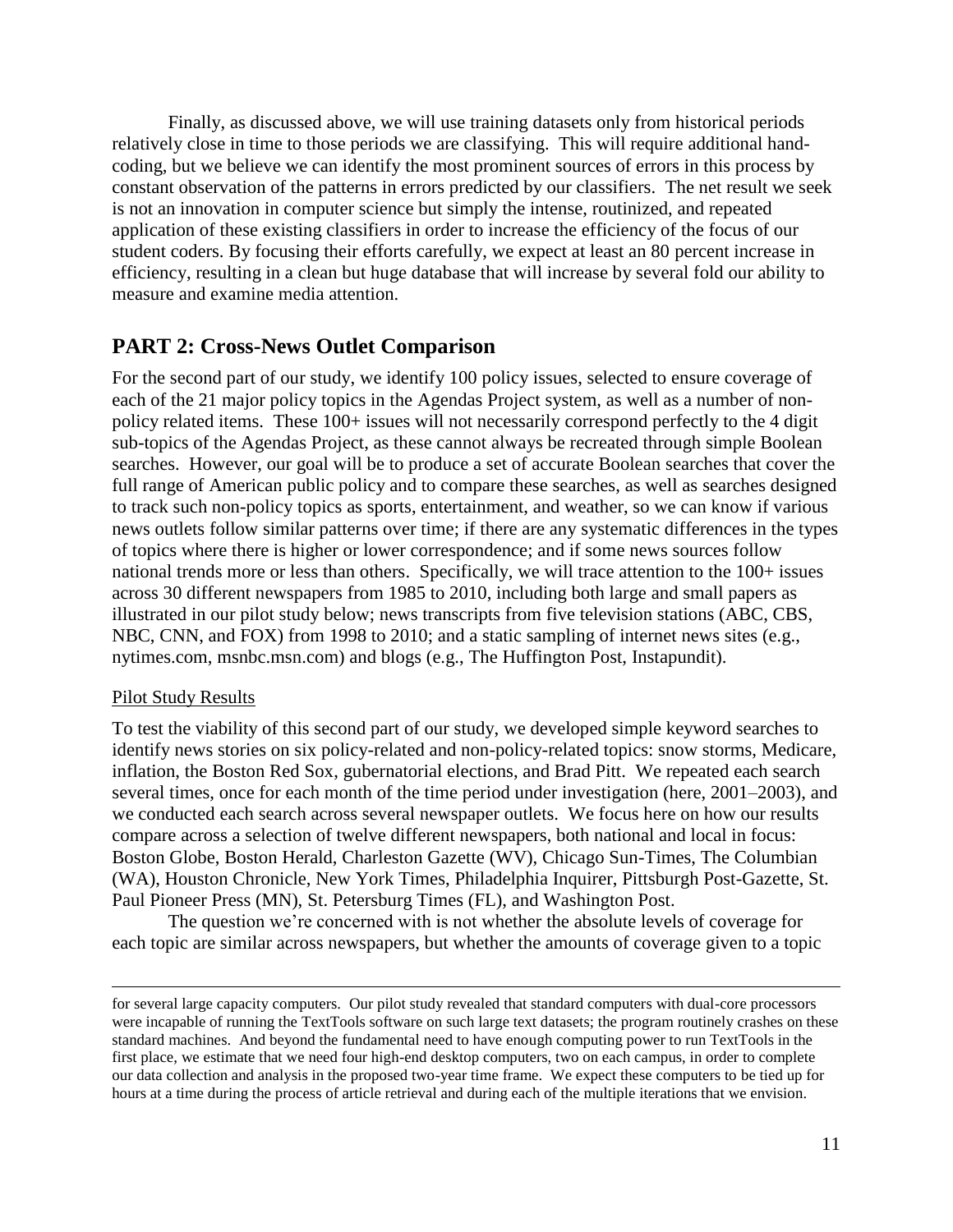by different papers change in similar ways over time. For example, even if *The Columbian* runs one story for every ten *Houston Chronicle* stories about inflation, what matters is whether inflation rises and falls on both agendas in the same way over time. Thus, we employ factor analysis to compare the dynamic patterns in coverage of each topic across papers. By subjecting counts of the number of news stories published on the topic at hand each month in each newspaper to principal-components factor analysis, we can indentify statistically the extent to which these different newspapers "hang together" over time.

|                               |                    |              |              | <b>Boston</b> | Gubernatorial |                  |
|-------------------------------|--------------------|--------------|--------------|---------------|---------------|------------------|
|                               | <b>Snow Storms</b> | Medicare     | Inflation    | Red Sox       | Elections     | <b>Brad Pitt</b> |
| Newspaper                     | $(N=1,333)$        | $(N=12,801)$ | $(N=15,703)$ | $(N=29,714)$  | $(N=16,006)$  | $(N=1,497)$      |
| <b>Boston Globe</b>           | 0.91               | 0.90         | $-0.03$      | 0.87          | 0.86          | 0.89             |
| <b>Boston Herald</b>          | 0.90               | 0.79         | 0.19         | 0.83          | 0.89          | 0.53             |
| Charleston Gazette (WV)       | 0.83               | 0.85         | 0.87         | 0.11          | $-0.08$       | $-0.07$          |
| Chicago Sun-Times             | 0.76               | 0.85         | 0.72         | 0.62          | 0.70          | 0.22             |
| The Columbian (Vancouver, WA) | 0.85               | 0.91         | 0.92         | 0.72          | 0.22          | 0.01             |
| <b>Houston Chronicle</b>      | 0.85               | 0.94         | 0.89         | 0.87          | 0.55          | 0.55             |
| New York Times                | 0.93               | 0.90         | 0.90         | 0.85          | 0.75          | 0.65             |
| Philadelphia Inquirer         | 0.94               | 0.68         | 0.84         | 0.74          | 0.58          | 0.44             |
| Pittsburgh Post-Gazette       | 0.87               | 0.86         | 0.88         | 0.65          | 0.62          | 0.56             |
| St. Paul Pioneer Press (MN)   | 0.78               | 0.89         | 0.87         | 0.86          | 0.84          | 0.78             |
| St. Petersburg Times (FL)     | 0.80               | 0.58         | 0.46         | 0.80          | 0.85          | 0.62             |
| <b>Washington Post</b>        | 0.93               | 0.94         | 0.90         | 0.80          | 0.84          | 0.47             |
| Averages                      | 0.86               | 0.84         | 0.70         | 0.73          | 0.64          | 0.47             |
| % Variance Explained          |                    |              |              |               |               |                  |
| by First Factor               | 74%                | 72%          | 59%          | 57%           | 48%           | 30%              |

Table 3. Factor Loadings on Twelve Newspapers for Six Different Topics.<sup>9</sup>

Table 3 shows the rotated factor loadings produced from each factor analysis of topic coverage for each newspaper. These results suggest that "the media" really does operate as a central entity, with most news outlets attending to the rise and fall of real-world issues more or less in tandem. The newspapers featured in Table 3 load at a level of 0.80 or better in well over half the observations and, as shown in the final row, the first factor explains nearly half the variance or more in each case, Brad Pitt being an exception. These results tell us that the factors represent dominant patterns of attention dynamics governing news coverage across the country.

 $\overline{a}$  $9<sup>9</sup>$  The cell entries show the rotated loadings for the first factor acquired by performing principal-component factor analysis on each of six different datasets, each one containing the number of news stories printed on the given topic in each newspaper by month. These counts were obtained by running monthly searches in LexisNexis for the following keywords: for snow storms, <snow AND blizzard>; for Medicare, <Medicare>; for the Boston Red Sox, <―Red Sox‖ AND NOT cap>; for inflation, <inflation! AND price! AND (United States OR U.S. OR US)>; for gubernatorial elections, <governor! w/5 (elect! OR vote!)>; for Brad Pitt, < "Brad Pitt">. Data extends from 2001 to 2003, except for inflation (2001–2006). At the top of the table, the total number of stories retrieved from these twelve newspapers for each topic across the entire time period is shown in parentheses. Throughout the table, numbers in bold show those factor loadings that are 0.80 or higher, indicating strong commonality with the latent dynamic trend identified by the first factor. The final row in the table shows the percentage of the total variance in each dataset that is explained by the first factor; in other words, how strong the most dominant latent dynamic trend is across the newspapers in the dataset. Note that this preliminary test is based on just 36 monthly observations.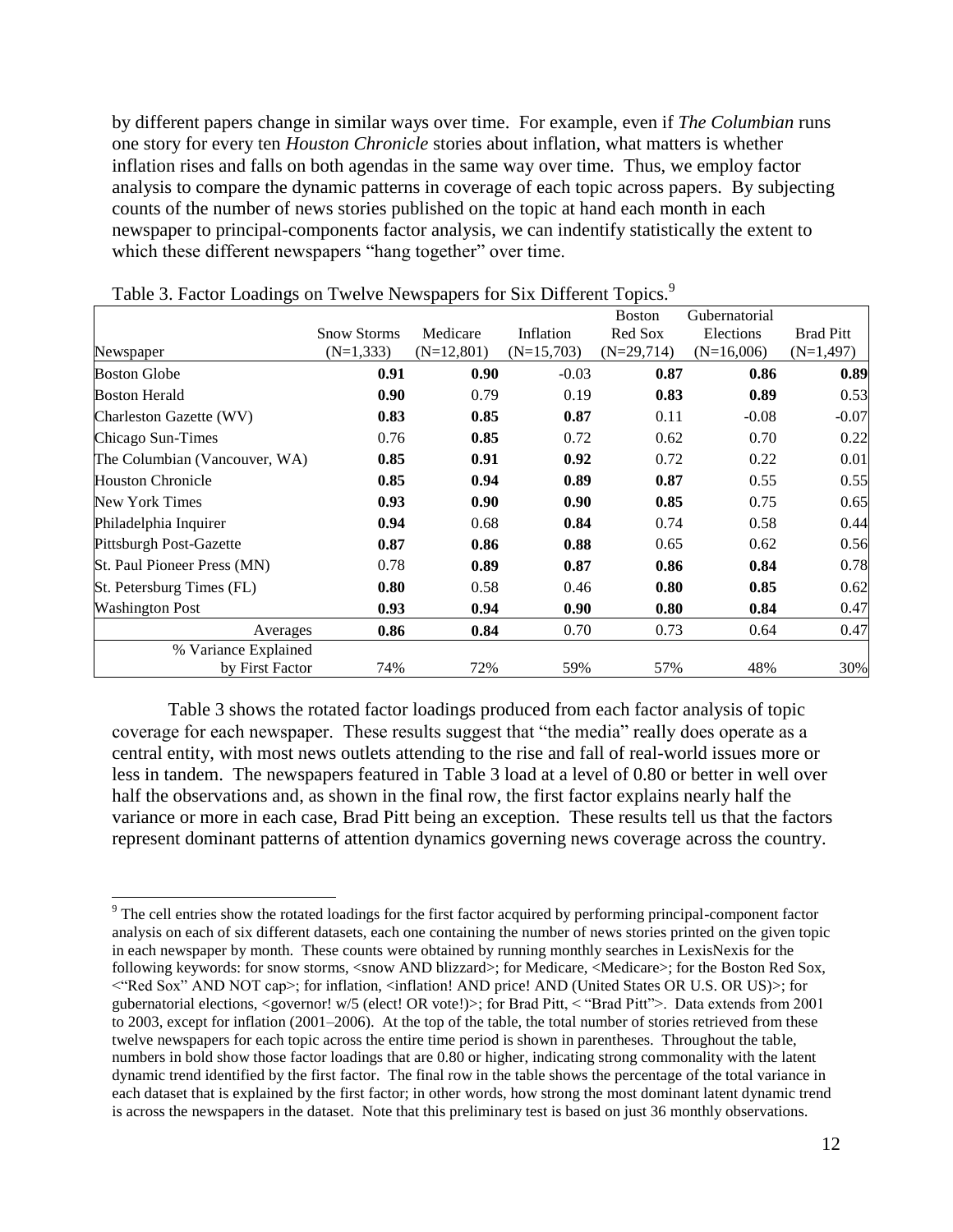

Figure 1. Coverage of Medicare Across Five Major Newspapers, 2001–2003.

Figure 2. Coverage of the Boston Red Sox Across Five Major Newspapers, 2001–2003. <sup>10</sup>



 $\overline{a}$ 

<sup>&</sup>lt;sup>10</sup> The two Boston papers, of course, have much higher *levels* of coverage of their hometown baseball team. Table 3 shows, however, that the trends over time are very similar, as they load very highly on the first factor based on all twelve papers.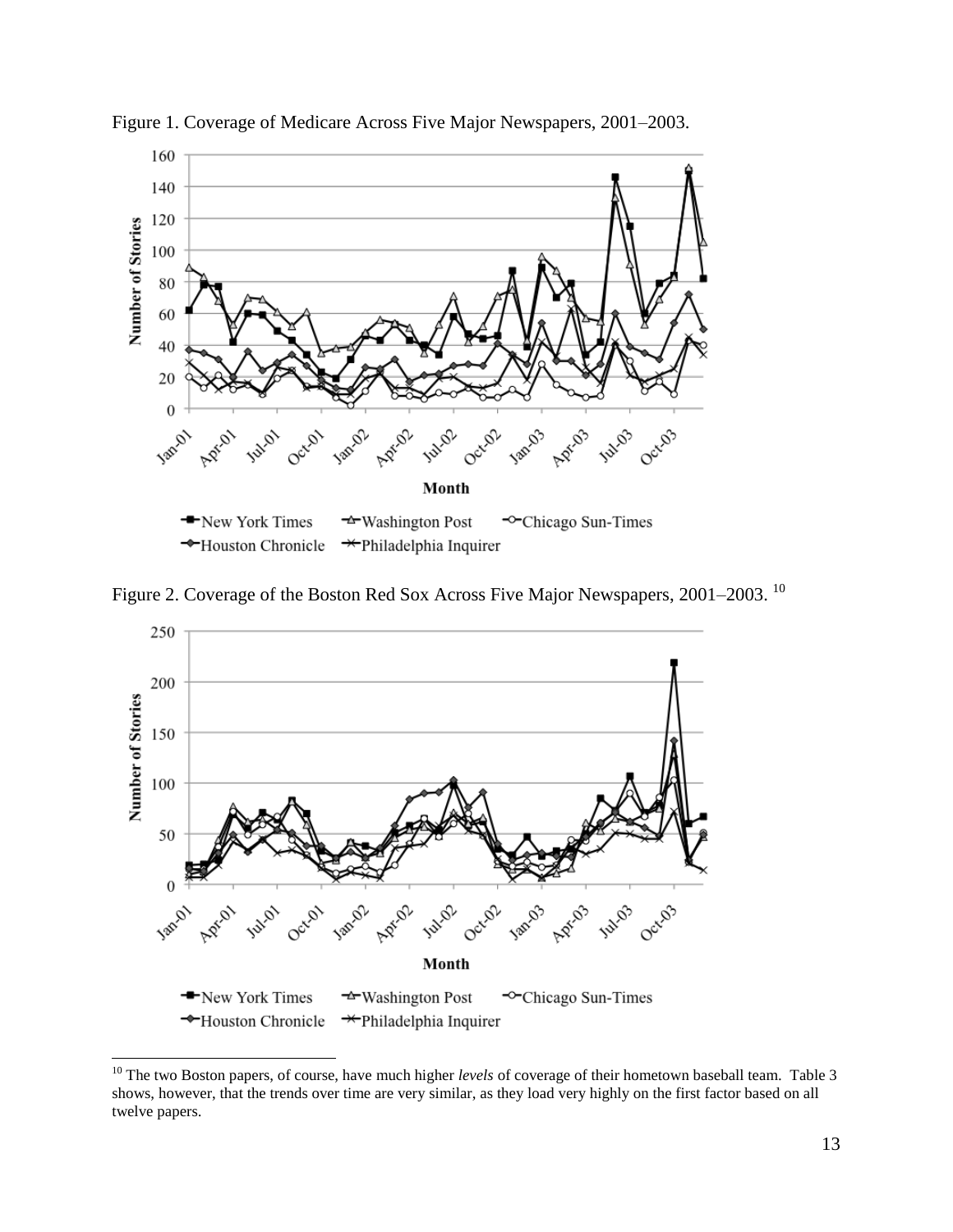Importantly, not all newspapers we might examine trend as closely together; the *Wall Street Journal*, for example, seems to march to the beat of its own drum, generally loading only at low levels when included in our factor analyses. The lesson there is that some news outlets simply are not representative of "the media" agenda, and studies interested in using one or more news outlets as proxies for national attention need be wary of employing those sources for that purpose. Our proposed study would include detailed analysis of at least 30 different newspapers in their coverage of 100 different sub-topics, allowing us to separate these wild card sources from the rest of the pack.

However, the main story from this pilot study is quite clear: Most U.S. newspapers, most of the time, reinforce a common national media agenda. This conclusion is illustrated in Figures 1 and 2, which offer "eyeball" tests of how well five of the largest newspapers in our pilot study hang together over time. Whether the topic is one of national importance, like Medicare, or a matter of regional culture, like the Red Sox, news coverage to these issues tends to rise and fall in tandem across newspapers.

## **Dissemination**

All data collected as part of this project will be integrated into the datasets distributed through the Policy Agendas Project website. Data from Part One of this proposal will be integrated into the "policy analysis tool" which allows users to conduct "on the fly" analyses or to download any subset of the data; for example, all coverage of a certain policy topic, or data only for certain years. It will be integrated with the other data resources of the Agendas Project as well (e.g., congressional hearings, presidential speeches, etc.), allowing one to request both media and government attention to any policy topic. Because of copyright concerns, we will not distribute the raw text files associated with the news stories. However, we do expect to produce the date, headline, and a URL through which a user can link to the LexisNexis or ProQuest site through their university library to view the full text of the stories they select. The Pennsylvania Policy Database project is implementing such an internet tool for Pennsylvania Supreme Court decisions available only through subscription with Westlaw, Inc. We expect to follow this model for the newspaper stories. Of course, users who want only to know the number of stories on a given topic per year will be able to see those results immediately.

Data collected in Part Two of this project will also be available through the same web site, but these will not be integrated into the policy analysis tool, as they will not correspond to the topic and subtopic codebook which integrates the various databases of the Agendas Project. Rather, each individual search will be made available in a separate file showing the number of hits per month in each newspaper and television station, as well as the static counts for attention to each issue on the sampled internet sites and blogs.

The dissemination of data for the widest possible scholarly and educational use is the essence of the Policy Agendas Project, and these data will constitute an important element of that project. Therefore we will be particularly attuned to the dissemination aspects of the data we collect. Michelle Wolfe, consultant on this project, is project manager for the Policy Agendas Project and will provide continuing support not only for training our students in the details of the content coding system, but also for providing liaison with the programming and website development team at the University of Texas at Austin as they redesign the web site to incorporate additional datasets.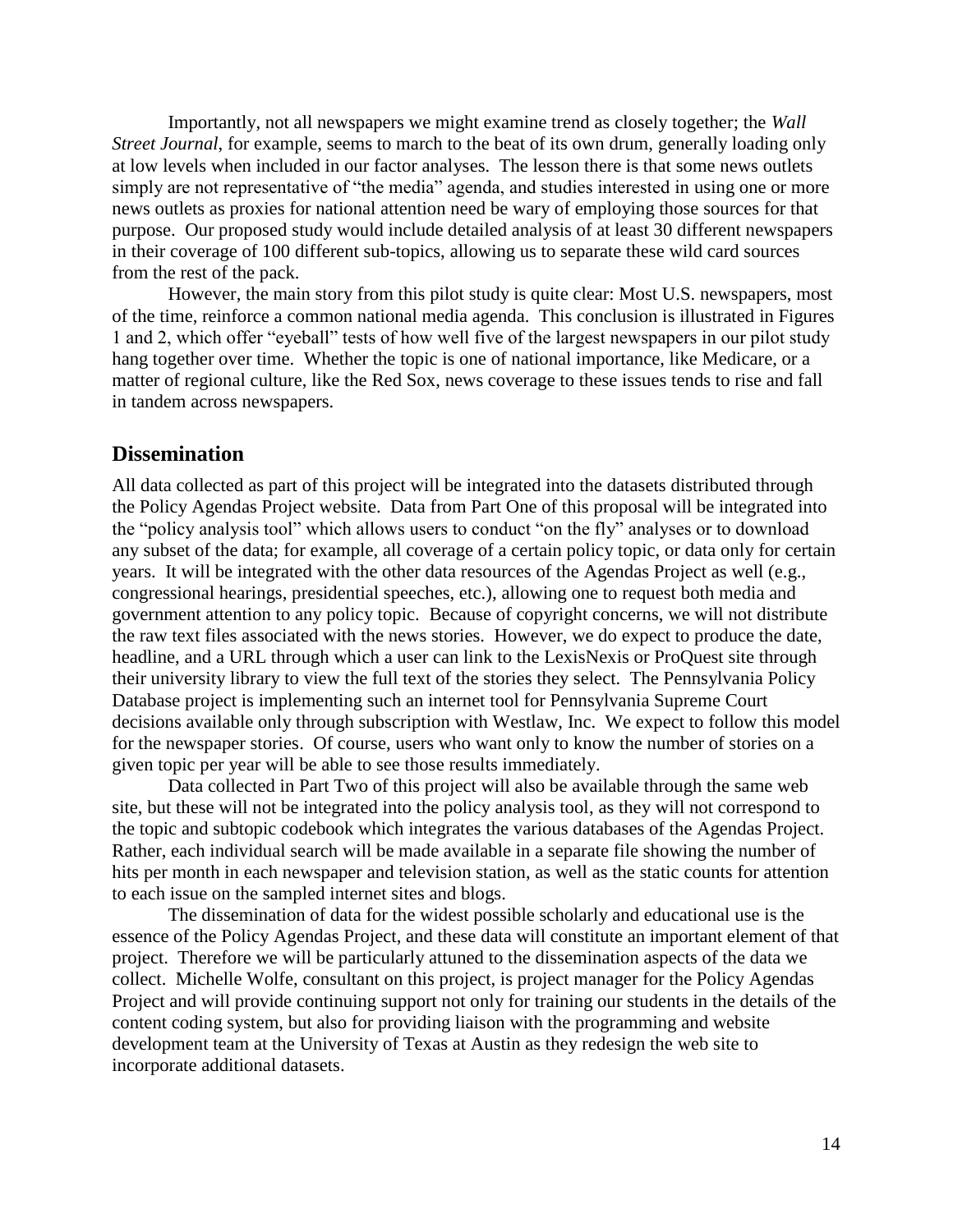## **Conclusions**

 $\overline{a}$ 

Systematic analysis of the links between media attention and government activity requires higher quality measures of media coverage by policy topic than currently exist. The Policy Agendas Project has put in place virtually all the tools to make possible such analyses, but its existing media datasets are too small to support detailed analysis for most individual policy topics. Advances in internet retrieval mechanisms and computer science text-analysis research now make possible the collection of datasets larger by orders of magnitude than previously existing ones. We therefore can take off-the-shelf computer science applications and, with considerable man-machine interaction, iterate through a process that will result in more than a million newspaper stories from two major newspapers, one covering the entire post-World War II period, so that we can finally achieve for the media what the Agendas Project has already done for many aspects of government: the creation of highly accurate indicators of trends in attention over time for the full gamut of public policy concerns. Our data collection project goes beyond only public policy concerns and, therefore, will be of interest to an audience well beyond only political science. We expect students and scholars in many disciplines to make wide and frequent use of the data we collect.

The second part of our project includes the comparison of 30 newspapers and five television outlets (as well as internet news sites and blogs), allowing a large-scale assessment of the degree to which attention to various aspects of public policy (and non-policy related stories) is idiosyncratic, with individual news sources independently following agendas driven by editorial discretion or local events, or systematically associated with a single national trend over time. Of course, we expect variance in both directions: Some newspapers, for example, may be more fully integrated into a national agenda while others may be more locally focused, and some topics may show greater national coherence in coverage than others. Detailed empirical knowledge of the dynamics of these questions is almost completely lacking. Yet it is needed in order to assess the quality of existing estimates of media attention to public policy concerns.

A third outcome of our project is the refinement of the TextTools software, including the creation of a user-friendly interface allowing non-specially trained social scientists to conduct their own computer-assisted coding projects. This web interface would increase the value of the project by making available the tools we develop to an audience that may not be able to collaborate actively with professional computer scientists. In our experience, this has severely restricted the use of readily available, but unfamiliar tools in the social science community.<sup>11</sup>

In sum, we propose new data resources previously not possible to be created and distributed to the widest possible community. Such a contribution to the infrastructure of social science research will allow a wide variety of empirical and theoretically driven projects to be conducted. We will conduct our own theoretically driven research of course, focusing especially on the determinants of front-page newspaper coverage and the impact of such highly salient attention on government agendas. However, others in the broad social science community may well have other concerns, and our focus here is on the creation of broadly applicable and high quality data resources. The creation of these datasets requires the use of currently available but poorly understood tools from computer science, such that another output of our project will be the wider dissemination of these highly useful tools to the broader social science community.

<sup>&</sup>lt;sup>11</sup> This was one of the major conclusions of the NSF-supported conference convened by Baumgartner and John McCarthy in 2007 bringing together computer scientists and social scientists involved in large scale data collection projects.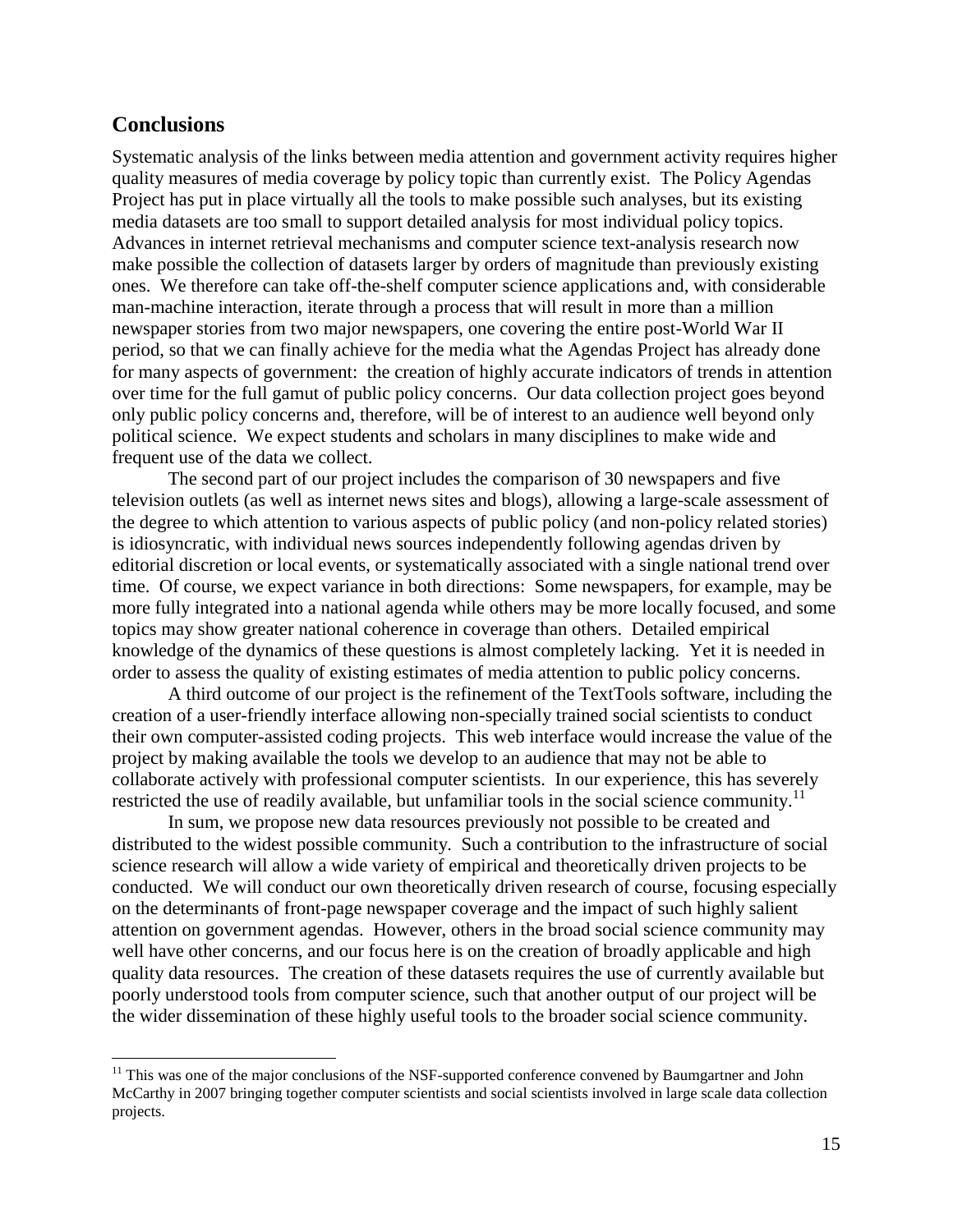# **Results from Prior NSF Support**

Boydstun: No prior NSF support

Baumgartner (not including dissertation grants beyond Boydstun's or REU supplements): **SES 0617492**, July 1, 2006 to June 30, 2007. Dissertation award for Amber Boydstun, ―Doctoral Dissertation Research in Political Science: Agenda Setting and Issue Framing Dynamics on Front Page News."

 Successfully completed dissertation (Boydstun 2008). Book manuscript to be submitted to Cambridge University Press, fall 2009. Forms the basis for this proposal.

**SES 0719703**, September 1, 2007 to August 31, 2008. "New Computer Science Applications in Automated Text Identification and Classification for the Social Sciences."

 This has led to the development of automated classifiers for the Policy Agendas Project to be included in this research project.

**SBR 0111611**, January 1, 2002 to December 31, 2007. "Collaborative Research: Database Development for the Study of Public Policy."

**SBR 9320922**, March 15, 1994 to February 28, 1998 "Policy Agendas in the United States since 1945."

These two awards have supported the Policy Agendas Project. Results include:

- [www.policyagendas.org](http://www.policyagendas.org/)
- [www.comparativeagendas.org](http://www.comparativeagendas.org/)
- Agendas and Instability in American Politics, 2<sup>nd</sup> ed. Chicago: University of Chicago Press, 2009 (with Bryan D. Jones).
- A General Empirical Law for Public Budgets: A Comparative Analysis. *American Journal of Political Science*, October 2009. (Bryan D. Jones, Frank R. Baumgartner, Christian Breunig, Christopher Wlezien, Stuart Soroka, Martial Foucault, Abel François, Christoffer Green-Pedersen, Peter John, Chris Koske, Peter B. Mortensen, Frédéric Varone, and Stefaan Walgrave)
- Punctuated Equilibrium in Comparative Perspective. *American Journal of Political Science*, 53, 3, (July 2009): 602–619. (Frank R. Baumgartner, Christian Breunig, Christoffer Green-Pedersen, Bryan D. Jones, Peter B. Mortensen, Michiel Neytemans, and Stefaan Walgrave)
- *Comparative Studies of Policy Agendas*. New York: Routledge, 2008. (Edited, with Christoffer Green-Pedersen and Bryan D. Jones). (Previously published as a special issue of the *Journal of European Public Policy*, vol. 13, no. 7, September 2006.)
- The Politics of Attention: How Government Prioritizes Problems. Chicago: University of Chicago Press, 2005. (with Bryan D. Jones)
- *Policy Dynamics*. Chicago: University of Chicago Press, 2002. (Edited, with Bryan D. Jones)

**SBR 0111224**, July 1, 2001 to June 30, 2004. "Lobbying and Issue-Definition." **SBR 9905195**, August 1, 1999 to December 31, 2000. "Collaborative Research on Lobbying." These two awards have supported the lobbying and advocacy project. Results include:

- http://lobby.la.psu.edu
- *Lobbying and Policy Change: Who Wins, Who Loses, and Why*. Chicago: University of Chicago Press, 2009 (with Jeffrey M. Berry, Marie Hojnacki, Beth L. Leech, and David C. Kimball).
- Several works in progress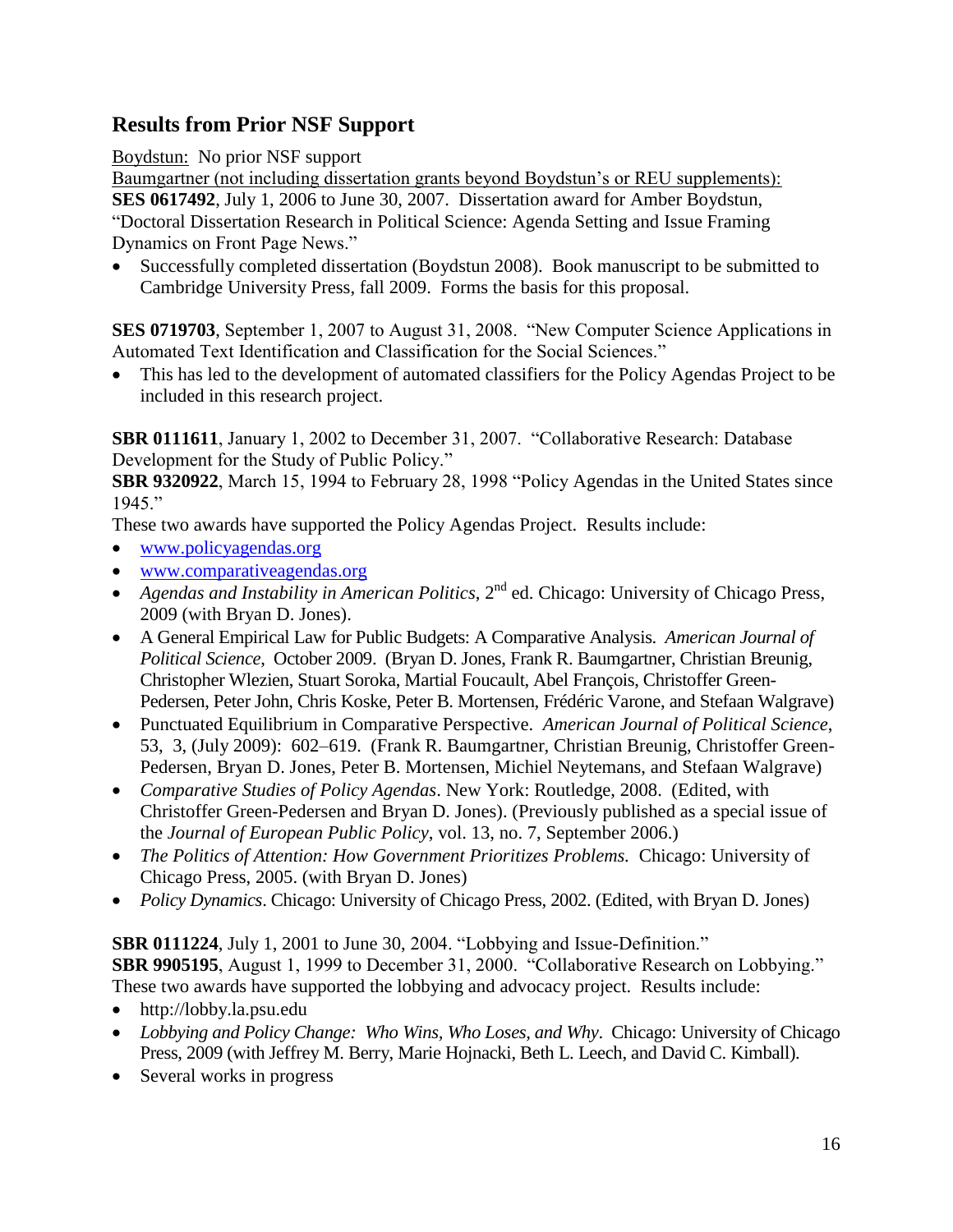## **References**

- Baumgartner, Frank R., Suzanna L. De Boef and Amber E. Boydstun. 2008. *The Decline of the Death Penalty and the Discovery of Innocence.* New York, NY: Cambridge University Press.
- Baumgartner, Frank R. and Bryan D. Jones. 2009. *Agendas and Instability in American Politics*. 2<sup>nd</sup> Edition. Chicago, IL: University of Chicago Press.
- Bennett, W. Lance, Regina G. Lawrence, and Steven Livingston. 2007. *When the Press Fails: Political Power and the News Media from Iraq to Katrina*. Chicago, IL: University of Chicago Press.
- Boydstun, Amber E. 2008. How Policy Issues Become Front-Page News: The Media Dynamics of Information Processing, Conflict Displacement, and Social Cascades. PhD diss., The Pennsylvania State University.
- Flemming, Roy B., B. Dan Wood & John Bohte. 1999. Attention to Issues in a System of Separated Powers: The Macrodynamics of American Policy Agendas. *The Journal of Politics* 61: 76–108.
- Gans, Herbert J. 2004. *Deciding What's News: A Study of CBS Evening News, NBC Nightly News, Newsweek, and Time*. Evanston, IL: Northwestern University Press.
- Hillard, Dustin, Stephen Purpura, and John Wilkerson. 2007. Computer-Assisted Topic Classification for Mixed-Methods Social Science Research. *Journal of Information Technology & Politics* 4(4): 31-46.
- Hopkins, Daniel and Gary King. Forthcoming. A Method of Automated Nonparametric Content Analysis for Social Science. *American Journal of Political Science*.
- Iyengar, Shanto. 1991. *Is Anyone Responsible? How Television Frames Political Issues.*  Chicago, IL: University of Chicago Press.
- Jones, Bryan D. & Frank R. Baumgartner. 2005. *The Politics of Attention: How Government Prioritizes Problems.* Chicago, IL: The University of Chicago Press.
- Jones, Bryan D., Tracy Sulkin and Heather Larsen. 2003. Policy Punctuations in American Political Institutions. *American Political Science Review* 97(1):151-169.
- Jones, Bryan D., James L. True and Frank R. Baumgartner. 1997. Does Incrementalism Stem from Political Consensus or from Institutional Gridlock?‖ *American Journal of Political Science* 41(4):1319-1339.
- Klebanov, Beata Beigman, Daniel Diermeier, and Eyal Beigman. 2008. Lexical Cohesion Analysis of Political Speech. *Political Analysis* 16 (4): 447-463.
- Landauer, Thomas K. & Susan T. Dumais. 1997. A Solution to Plato's Problem: The Latent Semantic Analysis Theory of the Acquisition, Induction, and Representation of Knowledge. *Psychological Review* 104:211-240.
- Laver, Michael, Kenneth Benoit & John Garry. 2003. Estimating the Policy Positions of Political Actors Using Words as Data. *American Political Science Review* 97:311-331.
- Lowe, Will. 2004. Content Analysis and Its Place in the (Methodological) Scheme of Things. *Qualitative Methods* 2 (1): 25-27.
- Lowe, Will. 2008. Understanding Wordscores. *Political Analysis* 16 (4): 356-371.
- Monroe, Burt L. and Ko Maeda. 2004. Talk's Cheap: Text-Based Ideal-Point Estimation. Paper presented at the Annual Summer Meeting for Political Methodology, Stanford University, July 29-31, 2004.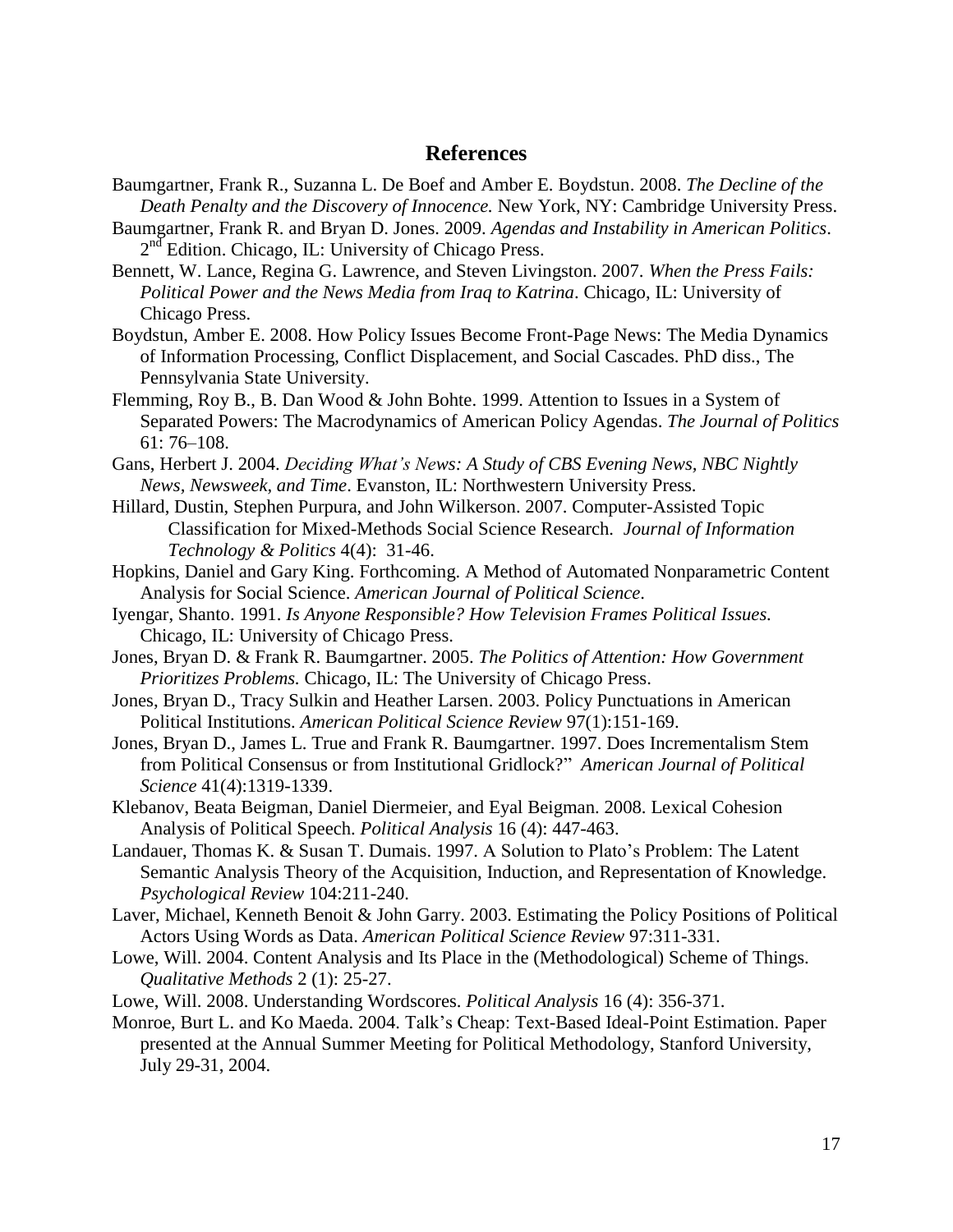- Monroe, Burt L., Michael P. Colaresi, and Kevin M. Quinn. 2008. Fightin' Words: Lexical Feature Selection and Evaluation for Identifying the Content of Political Conflict. *Political Analysis* 16 (4): 372-403.
- Pear, Robert. New Medicare Plan For Drug Benefits Prohibits Insurance. *New York Times*, December 7, 2003.
- Simon, Adam F. & Michael Xenos. 2004. Dimensional Reduction of Word-Frequency Data as a Substitute for Intersubjective Content Analysis. *Political Analysis* 12:63-75.
- Soroka, Stuart. 2002. *Agenda-Setting Dynamics in Canada.* Vancouver: University of British Columbia Press.
- Wolfe, Michelle, Amber E. Boydstun and Frank R. Baumgartner. 2009. Comparing the Topics of Front-Page and Full-Paper Stories in the *New York Times*. Paper presented at the annual national conference for the Midwest Political Science Association, April 2-5, Chicago.
- Wood, B. Dan, and Jeffrey S. Peake. 1998. The Dynamics of Foreign Policy Agenda Setting. *The American Political Science Review* 92 (1):173-84.
- Woolley, John T. 2000. Using Media-Based Data in Studies of Politics. *American Journal of Political Science* 44 (1): 156–73.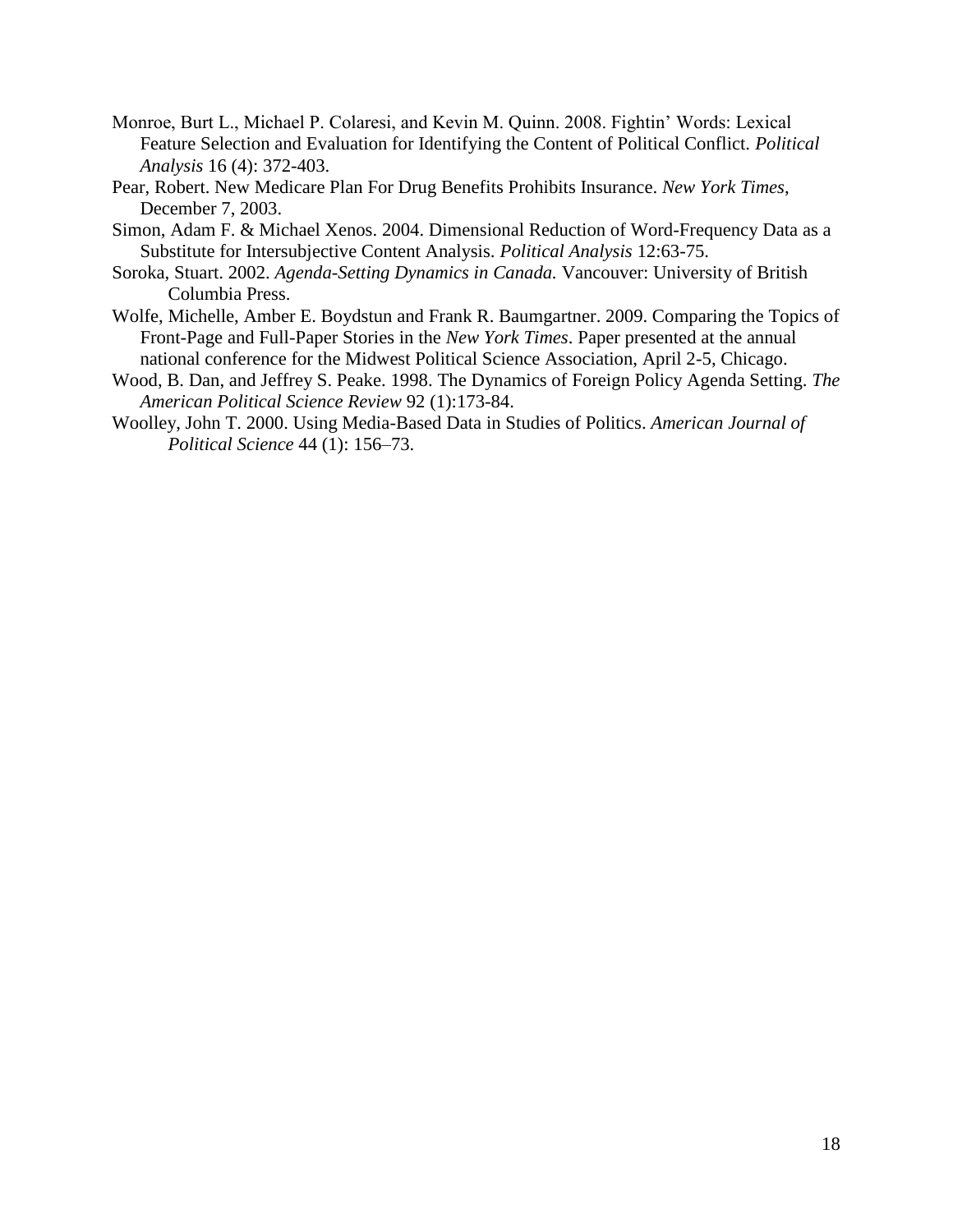# **AMBER E. BOYDSTUN**

Assistant Professor of Political Science University of California, Davis • Davis, CA 95618 Phone 530 752 0966 • Fax 530 752 8666 • [aboydstun@ucdavis.edu](mailto:aboydstun@ucdavis.edu)

## **Professional Preparation**

B.A., 1999, St. John's College. Mathematics and Philosophy. M.A., 2004, The Pennsylvania State University. Political Science. Ph.D., 2008, The Pennsylvania State University. Political Science.

## **Full Time Academic Appointments**

2008– Assistant Professor of Political Science, University of California, Davis.

## **Publications**

- Baumgartner, Frank R., Suzanna Linn, and Amber E. Boydstun. The Decline of the Death Penalty: How Media Framing Changed Capital Punishment in America. 2009. In Schaffner, Brian F. and Patrick Sellers (eds), *Winning with Words: The Origins and Impact of Framing*. New York: Routledge.
- Baumgartner, Frank R., Suzanna L. De Boef, and Amber E. Boydstun. *The Decline of the Death Penalty and the Discovery of Innocence*. 2008. New York: Cambridge University Press.
- Dardis, Frank E., Frank R. Baumgartner, Amber E. Boydstun, Suzanna De Boef, and Fuyuan Shen. 2008. Media Framing of Capital Punishment and Its Impact on Individuals' Cognitive Responses. *Mass Communication and Society* 11 (2): 115-140.

## **Synergistic Activities**

- Comparative Policy Agendas Project Media Data Collection Session, June 17, 2009, Den Hague, The Netherlands. Meeting brought together a group of scholars from different countries who are working in tandem to collect media data using the common Policy Agendas Project Topic Codebook. Session involved refining strategies for implementing the coding scheme in a consistent manner across countries.
- Senior Honors Thesis Advisor for Laura Britton, 2008–2009, UC Davis. Laura's thesis, entitled ―Media Framing of Female Candidates for President and Prime Minister: An International Comparison, and its Implications," involved collecting and content analyzing hundreds of newspaper stories covering presidential and prime minister elections in France, Ireland, New Zealand, and the US.
- Doctoral Dissertation Improvement Grant, National Science Foundation Political Science Program, "Agenda-Setting and Issue-Framing Dynamics in Front-Page News." Grant No. SES-0617492, \$10,907, July 1, 2006 to June 30, 2007 (Frank Baumgartner PI). Project produced an automated downloading software program that assisted in the retrieval of more than 30,000 news stories. Data collection involved training and overseeing fifteen undergraduate students in the process of using this automated download software and coding the stories retrieved using the Policy Agendas Project Topic Codebook.

TextTools Automated Classification Training Workshop, June 16, 2008, Penn State University.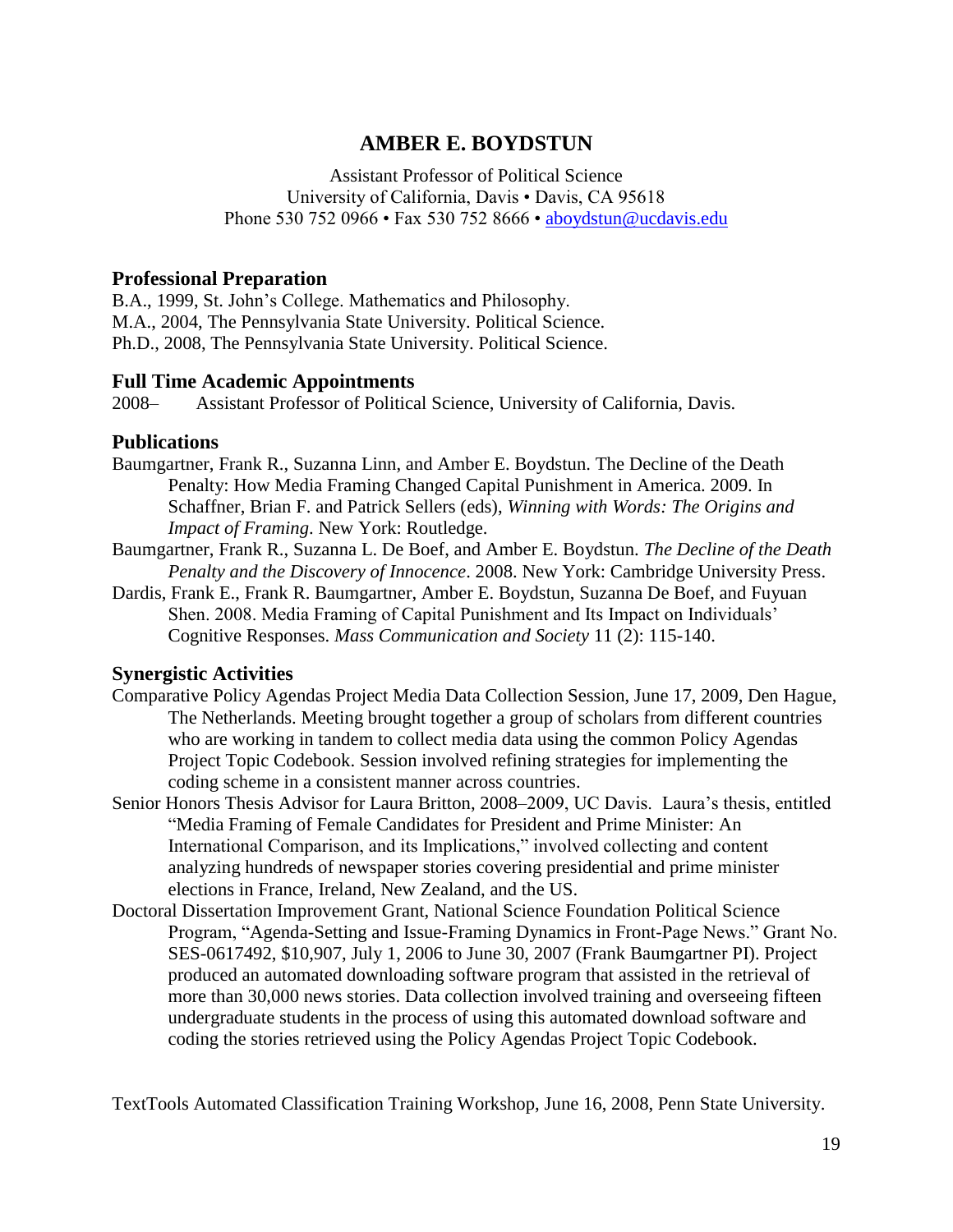Paul Wolfgang and colleagues from Temple University trained participants in the use of TextTools and in the best methods for iterated bootstrapping to maximize the accuracy and efficiency of the computer-assisted classification process.

Automated Text Identification and Classification for the Social Sciences Workshop, August 15- 17, 2007, Penn State University. Invitation-only workshop brought leading computer scientists together with political scientists and sociologists with extensive experience in creating and coding large-scale text databases to learn about the latest computer science research in the area of automated and computer-assisted content analysis.

## **Collaborators**

Frank Baumgartner (UNC Chapel Hill), Frank Dardis (Penn State), Rebecca Glazier (University of Arkansas, Little Rock), Suzanna Linn (Penn State), Matthew Pietryka (UC Davis), Betsy Sinclair (University of Chicago), Holloway Sparks (Emory University)

## **Graduate Advisors (PhD Committee at Penn State University)**

Frank Baumgartner, UNC Chapel Hill, Chair (Formerly, Penn State University) Suzanna Linn, Penn State University Marie Hojnacki, Penn State University Eric Plutzer, Penn State University John McCarthy, Penn State University

## **Thesis Advisees**

None

*(Revised August 2009)*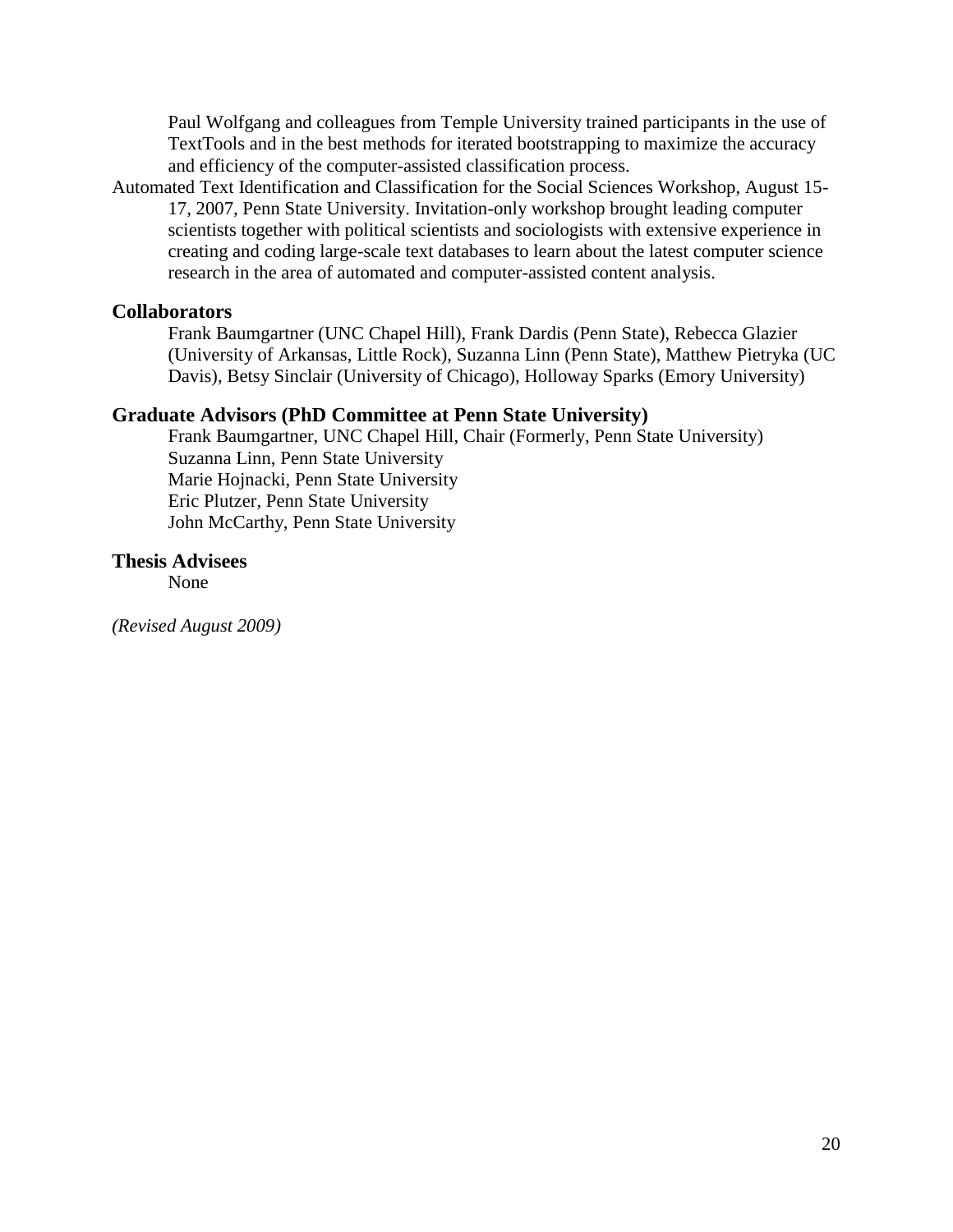## **FRANK R. BAUMGARTNER**

Richard J. Richardson Distinguished Professor of Political Science University of North Carolina, Chapel Hill • Chapel Hill, NC 27599-3265 Phone 919 962 0414 • Fax 919 962 0432 • [frankb@unc.edu](mailto:frankb@unc.edu)

#### **Professional Preparation (Education)**

B.A., 1980, The University of Michigan. Political Science and French. Phi Beta Kappa M.A., 1983, The University of Michigan. Political Science Ph.D., 1986, The University of Michigan. Political Science

#### **Full Time Academic Appointments**

2009– Richardson Distinguished Professor of Political Science, UNC Chapel Hill

- 1998–09 Penn State University (Professor 1998–07; Miller-LaVigne Professor 2007–09)
- 1998–99 California Institute of Technology, Visiting Professor
- 1987–98 Texas A&M University (Assistant 1987–92; Associate 1992–97; Professor 1997–98)
- 1986–87 The University of Iowa, Visiting Assistant Professor

## **Selected Publications Related to this Grant Proposal**

- *The Decline of the Death Penalty and the Discovery of Innocence.* New York: Cambridge University Press, 2008 (with Suzanna L. De Boef and Amber E. Boydstun). (Kammerer Award, best book in US public policy, American Political Science Association, 2008)
- Media Framing of Capital Punishment and Its Impact on Individuals' Cognitive Responses. *Mass Communication and Society* 11, 2 (2008): 115–140. (with Suzanna De Boef, Amber E. Boydstun, Frank E. Dardis, and Fuyuan Shen)
- *The Politics of Attention: How Government Prioritizes Problems.* Chicago: University of Chicago Press, 2005. (with Bryan D. Jones)
- *Policy Dynamics*. Chicago: University of Chicago Press, 2002. (Edited, with Bryan D. Jones)
- *Agendas and Instability in American Politics.* Chicago: University of Chicago Press, 1993. (with Bryan D. Jones) (Wildavsky Award, book of lasting impact, 2001);  $2^{nd}$  edition 2009.

## **Other Significant Publications**

- A General Empirical Law for Public Budgets: A Comparative Analysis. *American Journal of Political Science*, forthcoming, October 2009. (Bryan D. Jones, Frank R. Baumgartner, Christian Breunig, Christopher Wlezien, Stuart Soroka, Martial Foucault, Abel François, Christoffer Green-Pedersen, Peter John, Chris Koske, Peter B. Mortensen, Frédéric Varone, and Stefaan Walgrave)
- Punctuated Equilibrium in Comparative Perspective. *American Journal of Political Science*, 53, 3, (July 2009): 602–619. (Frank R. Baumgartner, Christian Breunig, Christoffer Green-Pedersen, Bryan D. Jones, Peter B. Mortensen, Michiel Neytemans, and Stefaan Walgrave)

*Basic Interests: The Importance of Groups in Politics and in Political Science*. Princeton: Princeton University Press, 1998. (with Beth L. Leech)

#### **Synergistic Activities**

―Database Development for the Study of Public Policy,‖ NSF grant # SBR–0111611 for \$690,719 covering the period from January 1, 2002 to December 31, 2007, with Bryan D.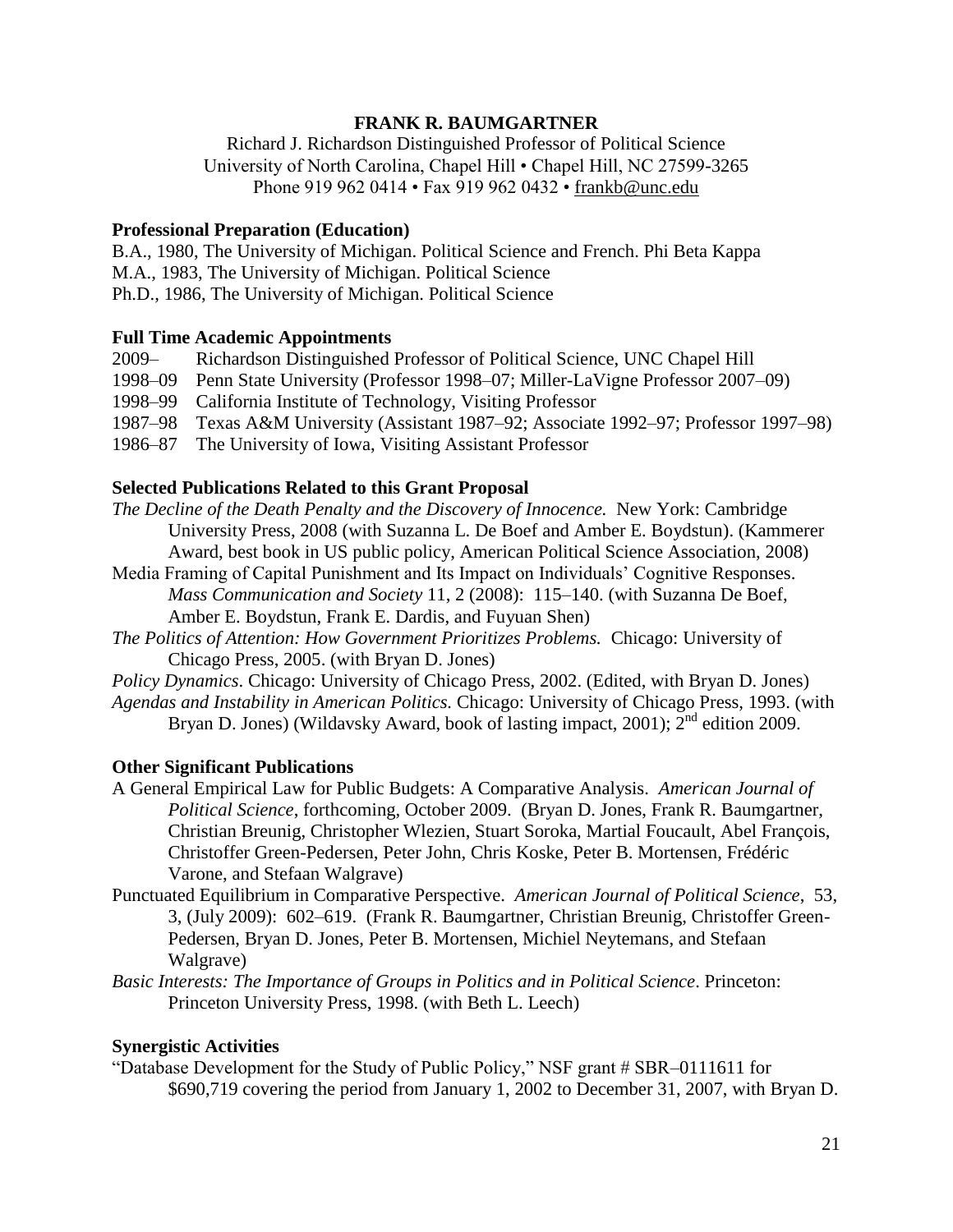Jones. Information concerning our project, as well as all of the data we have collected, is available at the Policy Agendas web site: [www.policyagendas.org.](http://www.policyagendas.org/)

- National Science Foundation, "New Computer Science Applications in Automated Text Identification and Classification for the Social Sciences." Grant # SES 0719703, \$55,722, September 1, 2007 to August 31, 2008. PI, with John McCarthy.
- National Science Foundation, "Lobbying and Issue-Definition." Grant # SBR 0111224, \$235,930, July 1, 2001 to June 30, 2004. Principal Investigator. Co-Investigators are: Jeff Berry, Marie Hojnacki, Beth Leech, and David Kimball.
- National Science Foundation, "Collaborative Research on Lobbying." Grant # SBR 9905195, \$80,569, August 1, 1999 to December 31, 2000. Principal Investigator. Co-Investigators are: Jeff Berry, Marie Hojnacki, Beth Leech, and David Kimball.

#### **Collaborators within the Past 48 Months**

John McCarthy, Marie Hojnacki, Suzanna De Boef, Frank Dardis, Fuyuan Shen (Penn State), Bryan Jones (Washington), Amber Boydstun (UC Davis), Jeffrey Berry (Tufts), David Kimball (Missouri) Tim LaPira (College of Charleston), Beth Leech (Rutgers), Christine Mahoney (Syracuse), James True (Lamar) John Wilkerson (Washington) David Lowery (Leiden), Virginia Gray (North Carolina), Jim Stimson (North Carolina), Christian Breunig (Washington), Martial Foucault (Montreal), Abel François (Strasbourg), Christoffer Green-Pedersen (Aarhus), Peter John (Manchester), Chris Koske (Washington), Peter B. Mortensen (Aarhus), Stuart Soroka (McGill), Frédéric Varone (Geneva), Stefaan Walgrave (Antwerp), Michiel Neytemans (Antwerp), Chris Wlezien (Temple), Joe McGlaughlin (Temple), Andrew W. Martin (Ohio State), Heather Larsen-Price (Memphis), Trey Thomas (Texas), Ed Walker (Vermont)

#### **Thesis Advisees (PhD committees chaired since 1997)**

Amber Boydstun (Ph.D., Penn State; 2008; currently at UC Davis) Christine Mahoney (Ph.D., Penn State; 2006; currently at Syracuse) Beth Leech (Ph.D., Texas A&M, 1998; currently at Rutgers) Michael MacLeod (Ph.D., Texas A&M, 1998; currently at Forestar Research) Doris McGonagle (Ph.D., Texas A&M, 1998; currently at Blinn College) James True (Ph.D., Texas A&M, 1997; currently at Lamar University) Total graduate advisees since 1997: 6

#### **Graduate Advisors (PhD Committee at the University of Michigan)**

Roy Pierce, University of Michigan, Chair (deceased) Jack L. Walker, Jr., University of Michigan (deceased) Joel D. Aberbach, UCLA (Formerly, University of Michigan)

(Revised August 2009)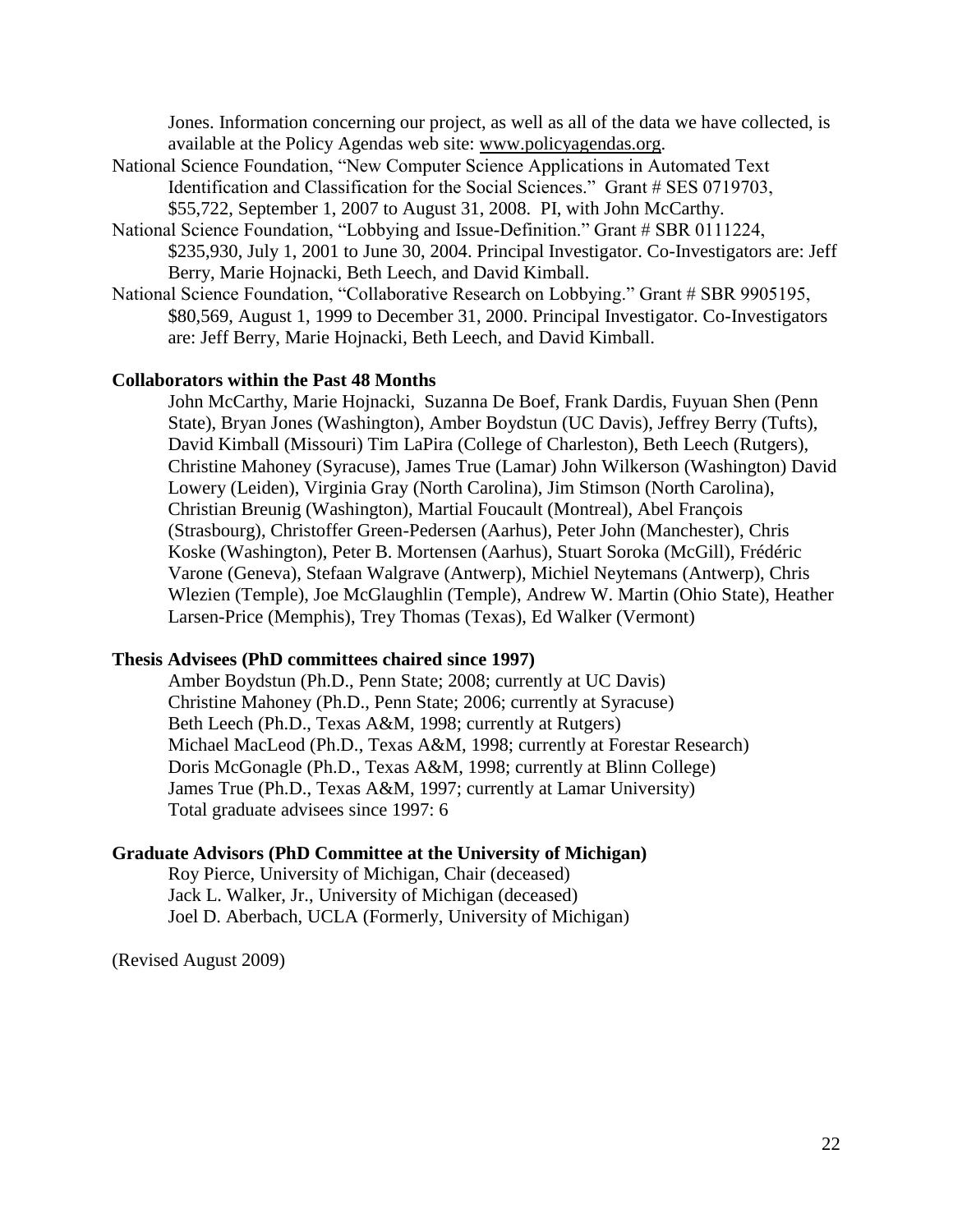## **PAUL A. T. WOLFGANG**

# **PROFESSIONAL PREPARATION**

| <b>INSTITUTION</b>         | <b>MAJOR/AREA OF</b><br><b>STUDY</b> | DEGREE YEAR |           |
|----------------------------|--------------------------------------|-------------|-----------|
| University of Pennsylvania | <b>Electrical Engineering</b>        | <b>BS</b>   | 1967      |
| University of Pennsylvania | Computer and Information             | 30 credit   | 1967-1968 |
|                            | Science                              | hours of    |           |
|                            |                                      | graduate    |           |
|                            |                                      | study       |           |

#### **ACADEMIC & PROFESSIONAL APPOINTMENTS**

| 1999-Present | Instructor, Computer and Information Science, Temple University         |
|--------------|-------------------------------------------------------------------------|
| 1985-1999    | Adjunct Instructor, Computer and Information Science, Temple University |
| 1998-2001    | Embedded Software Engineer, The Boeing Company                          |
| 1986-1998    | Manager, Software Engineering, The Boeing Company                       |
| 1977-1986    | Lead Scientist, Computer Sciences Corporation                           |
| 1972-1977    | Senior Associate, Analytics Inc.                                        |
| 1968-1972    | Research Scientist, Pennsylvania Research Associates, Inc.              |

## **PUBLICATIONS**

Koffman and Wolfgang. *Objects, Abstraction, Data Structures and Design using Java*. John Wiley and Sons, Inc. 2005. ISBN 0-471-46756-1

- Koffman and Wolfgang. *Objects, Abstraction, Data Structures and Design using Java Version 5.0*. John Wiley and Sons, Inc. 2005. ISBN 0-471-69264-6.
- Koffman and Wolfgang. *Objects, Abstraction, Data Structures and Design using C++*. John Wiley and Sons, Inc. 2006. ISBN 0-471-46755-3.
- Wolfgang & Song "Integration of the STL and the Microsoft Foundation Class" *SIGPLAN Notices* vol. 34, no. 6 (June 1999).
- Friedman & Wolfgang "Choosing Ada Tasking Models for Real-Time Systems" *Defense Electronics* vol. 19, no. 4 (April 1987)

## **SYNERGISTIC ACTIVITIES**

#### Pennsylvania Policy Database

The goal of the Pennsylvania Policy Database is to establish the first comprehensive state database that will allow researchers, students, teachers, policy makers, and the general public to track and analyze policy in Pennsylvania through bills, statutes, appropriations, hearings, newspapers, opinion polls, executive orders, and court decisions. This database is modeled on the national Policy Agendas project hosted at the University of Washington. This project is funded by the Pennsylvania State Legislature, and is a cooperative effort of several Pennsylvania universities, with Temple in the lead. My contribution has been to adapt the software originally written for the national website to the Pennsylvania data. I have developed software to apply automatic classification algorithms to the data to reduce the manual labor involved, but preserving the essential classification properties. This software is also being used at Pennsylvania State University and the University of Washington.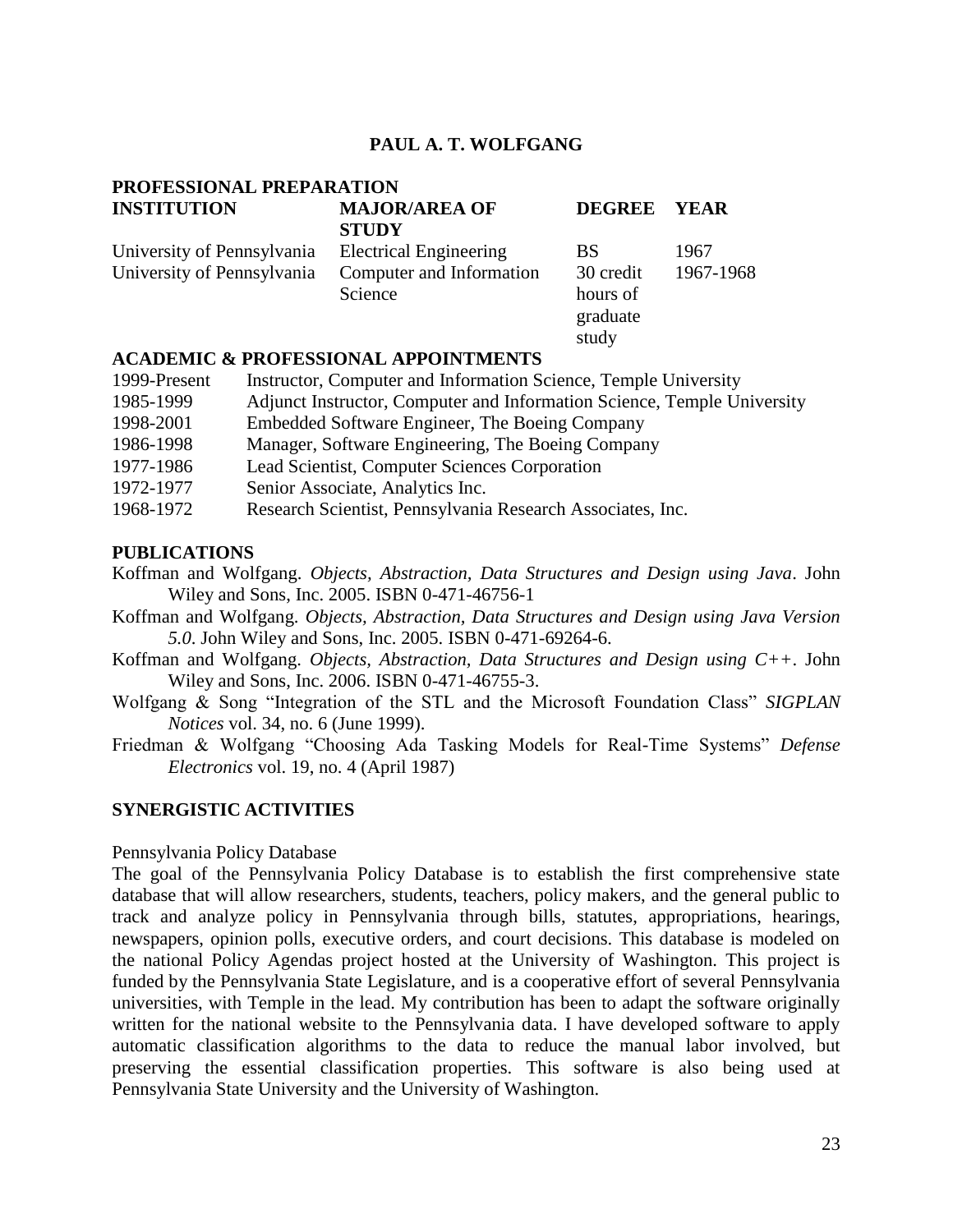# **COLLABORATORS**

Jason Bossie, Carnegie Mellon University Justin Gollob, Mesa State University Jay Jennings, Temple University Elliot B. Koffman, Temple University Joseph P. McLaughlin, Jr., Temple University John Wesley Leckrone, Weidner University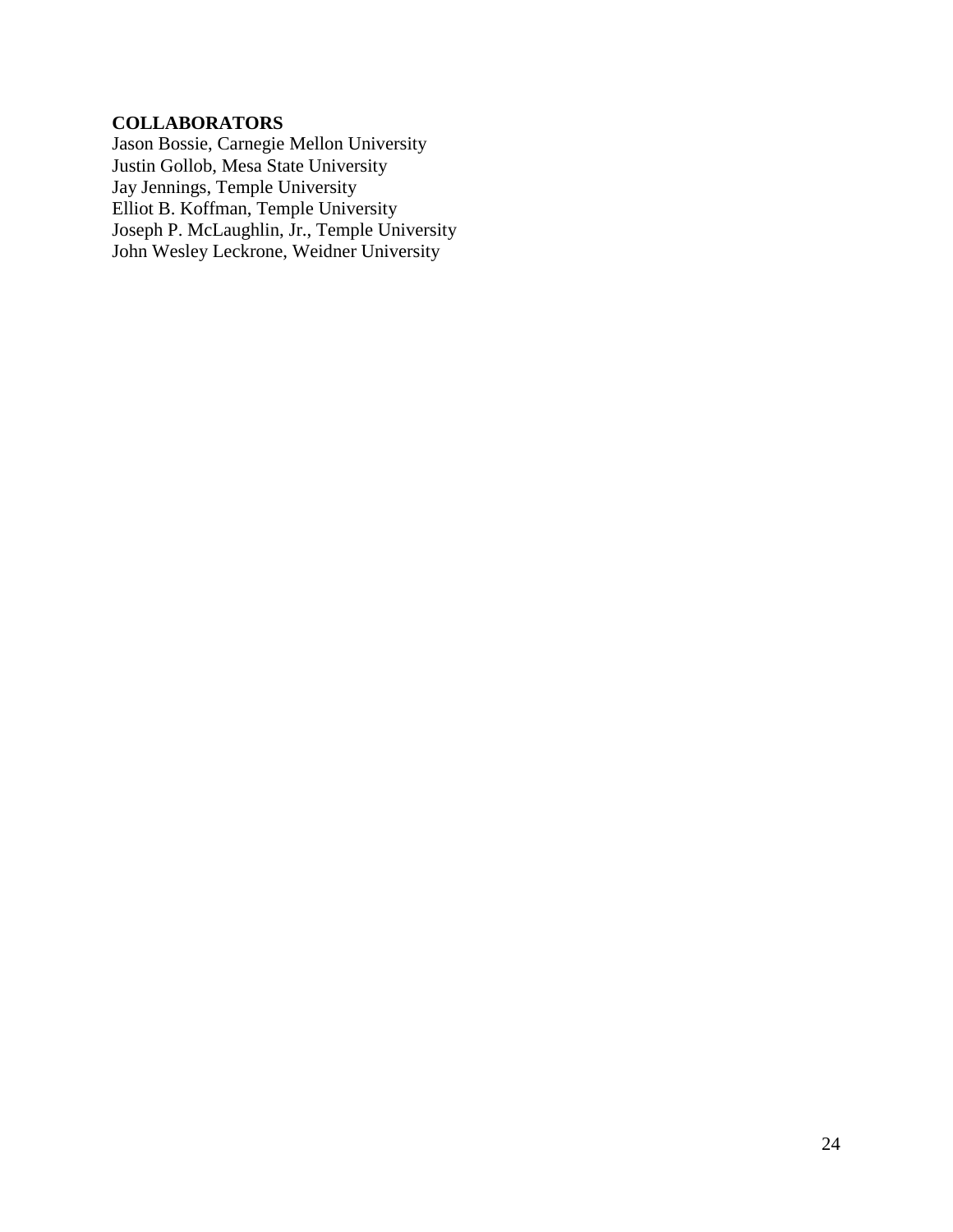# **Michelle Wolfe**

University of Texas at Austin ∙ Department of Government 1 University Station, A1800 ∙ Austin, TX 78712-0019 wolfemi@mail.utexas.edu

## *Professional Preparation (Education)*

B.A., 2003, University of Washington, Political Science 2005-2008, Doctoral Student, University of Washington, Political Science 2008-Present, Doctoral Student, University of Texas at Austin, Government

## **Selected Publications Related to this Grant Proposal**

"Public Policy and the Mass Media: An Information Processing Approach" with B.D. Jones. Forthcoming. In K. Voltmer and S. Koch-Baumgarten (eds.), *Public Policy and the Mass Media: Influences and Interactions*. London, UK: Routledge.

―The Institutionalization of Environmental Attention in the United States and Denmark: Multiple versus Single-Venue Systems" with Christoffer Green-Pedersen. Forthcoming. *Governance*.

## **Other Significant Publications**

―Is Urban Politics a Black Hole? Analyzing the Boundary Between Political Science and Urban Politics" with J. Sapotichne and B.D. Jones. 2007. *Urban Affairs Review*, 43(1): 76-106.

## **Synergistic Activities**

2005-Present Research Assistant to Professor Bryan D. Jones, University of Washington and University of Texas at Austin

- o Project Manager for the Policy Agendas Project
- o Supervise data collection and content coding of multiple datasets

2007-2008 Teaching Assistant for Undergraduate Fellows Program, Center for American Politics and Public Policy, University of Washington

- o Assist in the conceptualization, design, data collection, and analysis of Undergraduate Fellows' research projects
- o Supervise policy content coding projects

## **Collaborators within the Past 48 Months**

Frank R. Baumgartner, Bryan D. Jones, Christoffer Green-Pedersen, Samuel Workman, Amber E. Boydstun, Ashley E. Jochim

## **Thesis Advisees**

None

## **Graduate Advisors (University of Texas at Austin)**

Bryan D. Jones, J. J. "Jake" Pickle Regents Chair in Congressional Studies

Maxwell E. McCombs, Jesse H. Jones Centennial Chair in Communication and Professor of Government